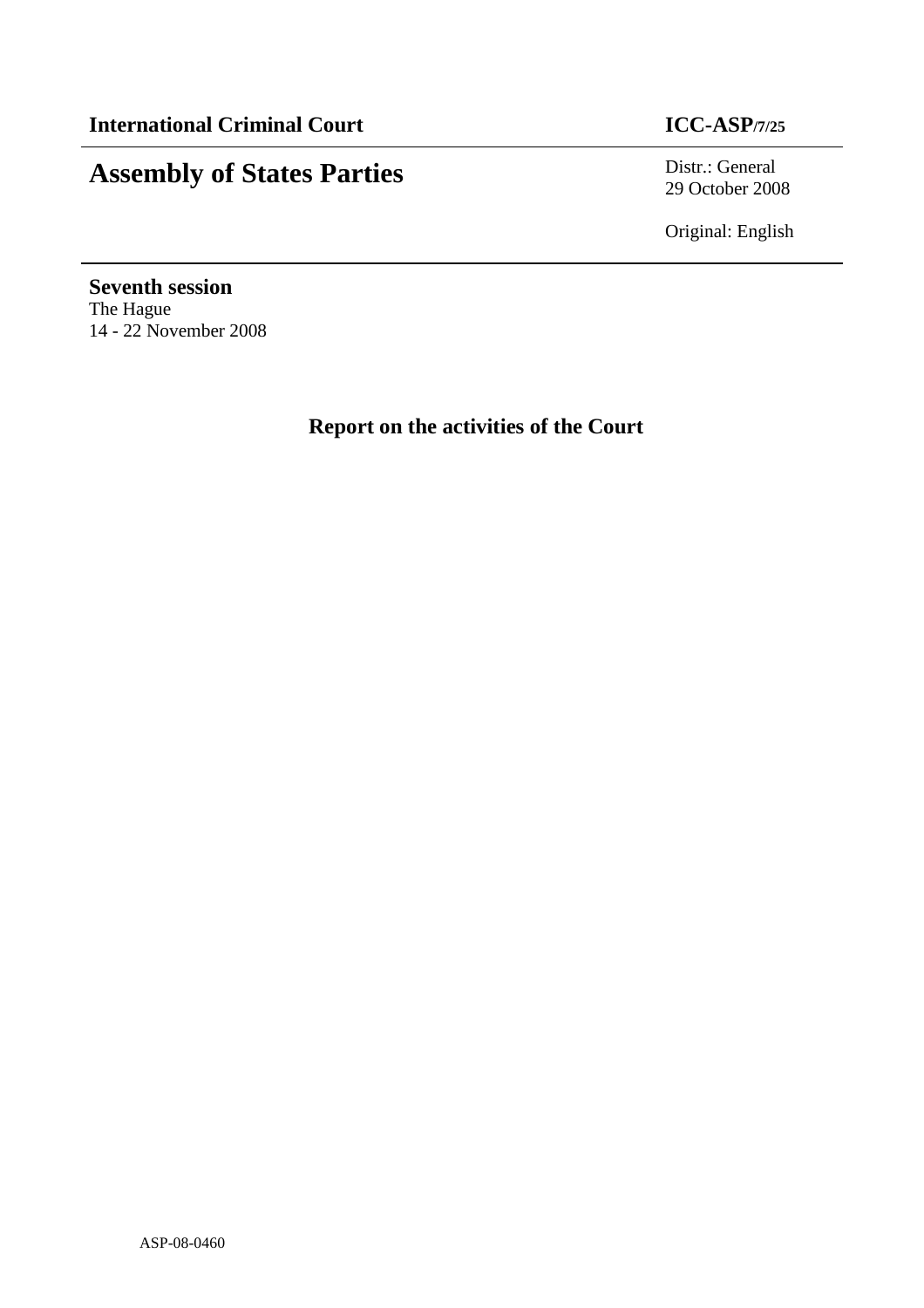#### **I. Introduction**

1. The present report provides an overview of the activities of the International Criminal Court (the "Court") from the sixth session of the Assembly of States Parties to the Rome Statute (the "Assembly") in November – December 2007 until 30 September 2008.

2. The judicial activity of the Court continued to increase in 2008, following the arrest and surrender of two persons. Four persons are currently in the custody of the Court, with their cases at different stages of proceedings.

3. On 7 February 2008, Mr. Mathieu Ngudjolo Chui was surrendered to the Court by the Democratic Republic of the Congo. Pre-Trial Chamber I subsequently joined his case with that of Mr. Germain Katanga. On 26 September, Pre-Trial Chamber I confirmed 10 counts of crimes against humanity or war crimes against each of the two individuals and committed them to trial.

4. On 3 July 2008, Belgium surrendered Mr. Jean-Pierre Bemba to the Court pursuant to a warrant of arrest issued by Pre-Trial Chamber III in relation to the situation in the Central African Republic. Mr. Bemba is suspected of having committed three counts of crimes against humanity and five counts of war crimes. A hearing to confirm the charges against Mr. Bemba is scheduled to begin before Pre-Trial Chamber III on 4 November 2008.

5. In the case of Mr. Thomas Lubanga Dyilo, Trial Chamber I ordered a halt to all proceedings on 13 June 2008 and subsequently ordered the unconditional release of the accused following the withholding by the Prosecutor from the defence and the judges of potentially exculpatory evidence obtained on condition of confidentiality. The Prosecutor appealed both the decision staying proceedings and the decision to release Mr. Lubanga, and Mr. Lubanga remains in custody pending the outcome of the appeals.

6. The Prosecutor continued his investigations into the four situations before the Court: Uganda, Democratic Republic of the Congo, Central African Republic and Darfur, Sudan. As a result of the investigation into the situation in Darfur, Sudan, the Prosecutor applied for a warrant of arrest for H.E. Omar Al-Bashir, President of Sudan. The Prosecutor alleged that Mr. Al-Bashir is criminally responsible for genocide, crimes against humanity and war crimes. The Prosecutor's application for the warrant of arrest is pending before Pre-Trial Chamber I.

7. In carrying out its activities, the Court continued to engage States Parties, other States, international and regional organizations and civil society, in strict accordance with the Rome Statute and applicable agreements concluded by the Court. The Court issued numerous requests for cooperation to different actors. While cooperation was generally forthcoming, States did not execute seven warrants of arrest, and more support is needed in protecting witnesses.

### **II. Judicial proceedings**

8. A total of 960 victims applied to participate in judicial proceedings in one of the situations or cases, of whom 126 have been authorised to so participate. Proceedings before the Court are, in principle, public. Decisions of the Chambers and filings of parties and participants are published on the Court's web site (http://www.icc-cpi.int). In certain circumstances, proceedings or decisions may be kept confidential for a period of time, for example, to protect the security of victims and witnesses. This report covers only public matters.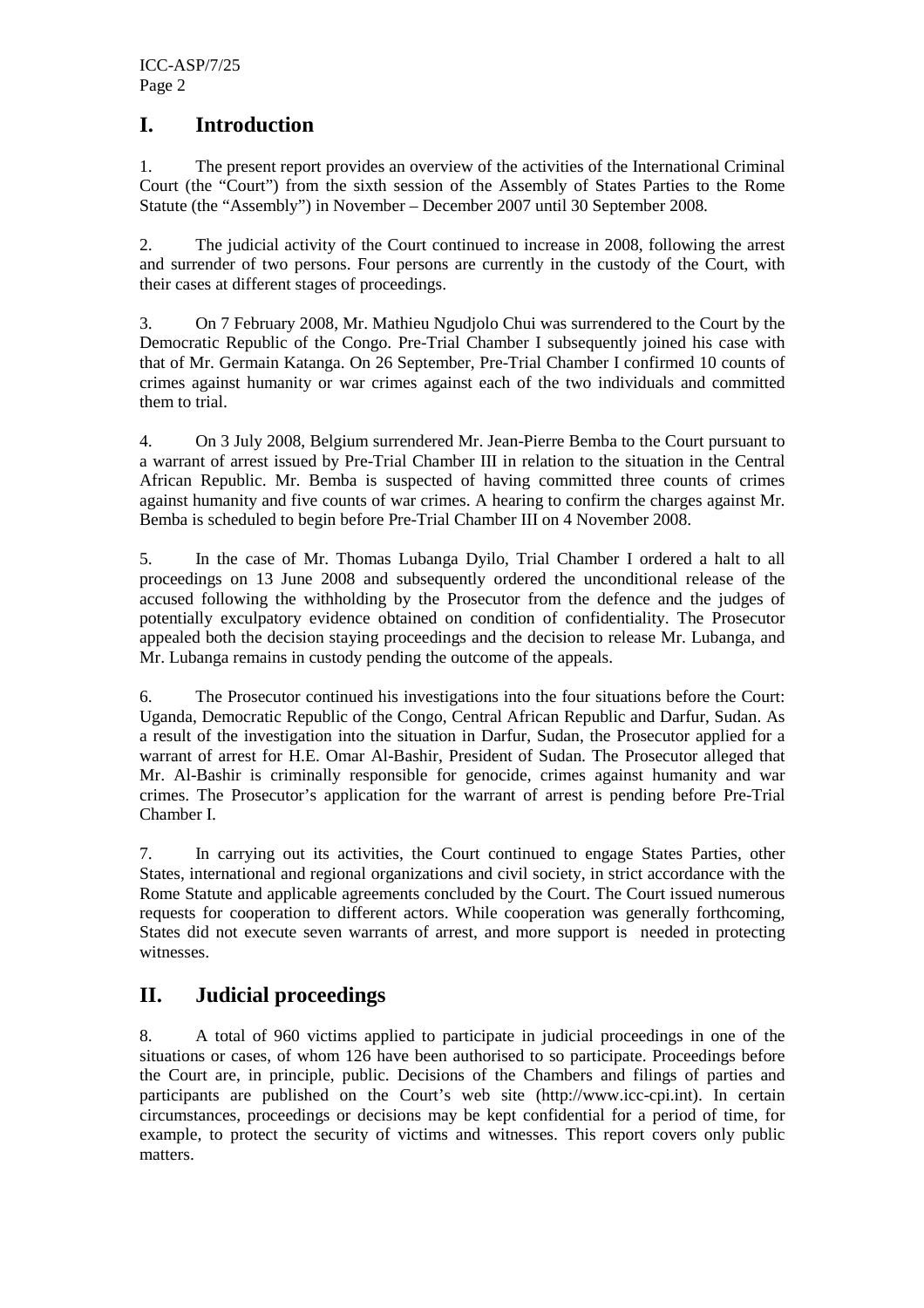#### **A. Situation in the Democratic Republic of the Congo**

#### **1. The Prosecutor v. Thomas Lubanga Dyilo**

9. Preparations continued for the trial of Mr. Thomas Lubanga Dyilo, alleged leader of the *Union des Patriotes Congolais pour la Reconciliation et la Paix (UPC)* and Commanderin-Chief of its military wing, the *Forces Patriotiques pour la Libération du Congo (FPLC)*  until 13 June 2008. Mr. Lubanga is charged with war crimes, specifically, enlisting, conscripting and using children under the age of fifteen years to participate actively in hostilities.

10. On 13 June 2008, Trial Chamber I imposed a stay of proceedings, thereby halting the trial process in all respects. The Chamber found that the Prosecutor had incorrectly used article 54, paragraph 3, subparagraph e, of the Rome Statute (which enables the Prosecutor to agree not to disclose documents or information obtained on condition of confidentiality and solely for the purpose of generating new evidence, unless the provider of the information consents) in such a way that Mr. Lubanga was denied a significant body of potentially exculpatory evidence, thereby improperly inhibiting his opportunities to prepare his defence. The Chamber further found that the judges were prevented from reviewing the evidence at issue and determining whether or not the non-disclosure of this potentially exculpatory evidence constituted a breach of Mr. Lubanga's right to a fair trial. In these circumstances, the Chamber held that it was necessary to stay proceedings. As a consequence of the stay of proceedings, the Chamber ordered the unconditional release of Mr. Lubanga, on 2 July 2008.

11. On 2 July 2008, Trial Chamber I granted the Prosecutor leave to appeal the decision staying proceedings. On that same day, the Prosecutor appealed the decision ordering the release of Mr. Lubanga. On 7 July, the Appeals Chamber suspended the effect of the decision on release while it considered the appeals. At the time of submission of this report, both appeals were pending and Mr. Lubanga remained in custody.

12. On 11 July 2008, the Prosecutor applied to Trial Chamber I to lift the stay of proceedings following agreements with some of the information providers to lift certain confidentiality restrictions. On 30 July, and 8 and 22 August, the Prosecutor submitted further information on agreements with information providers to lift confidentiality restrictions. On 3 September, the Trial Chamber decided that the application by the Prosecutor did not meet the prerequisites it had set for lifting the stay and that the Prosecutor's proposed methods for addressing the disclosure of confidential materials infringed fundamental aspects of Mr. Lubanga's right to a fair trial. Consequently, the Chamber declined to lift the stay of proceedings. On 26 September 2008, the Trial Chamber denied the Prosecutor leave to appeal two issues arising out of this last decision as the issues were formulated by the Prosecutor, but granted the Prosecutor leave to appeal the issues as reformulated by the Trial Chamber.

13. During the preparations for the trial, the Appeals Chamber, on 11 July 2008, issued two judgments in the case, addressing issues related to the participation of victims in proceedings and the disclosure of evidence by the Defence and by the Prosecutor. In each instance, the Trial Chamber had concluded that the underlying issues would significantly affect the fair and expeditious conduct of proceedings or the outcome of the trial and that immediate resolution of the issues by the Appeals Chamber may materially advance the proceedings. In addition to potentially advancing proceedings in the case of Mr. Lubanga, the decisions of the Appeals Chamber should add clarity for future judicial proceedings in that both decisions addressed fundamental aspects of trial preparation or proceedings under the Rome Statute.

14. Throughout the preparations for trial and the appeals proceedings, the Court provided Mr. Lubanga with legal assistance, including full remuneration of his defence team, as is his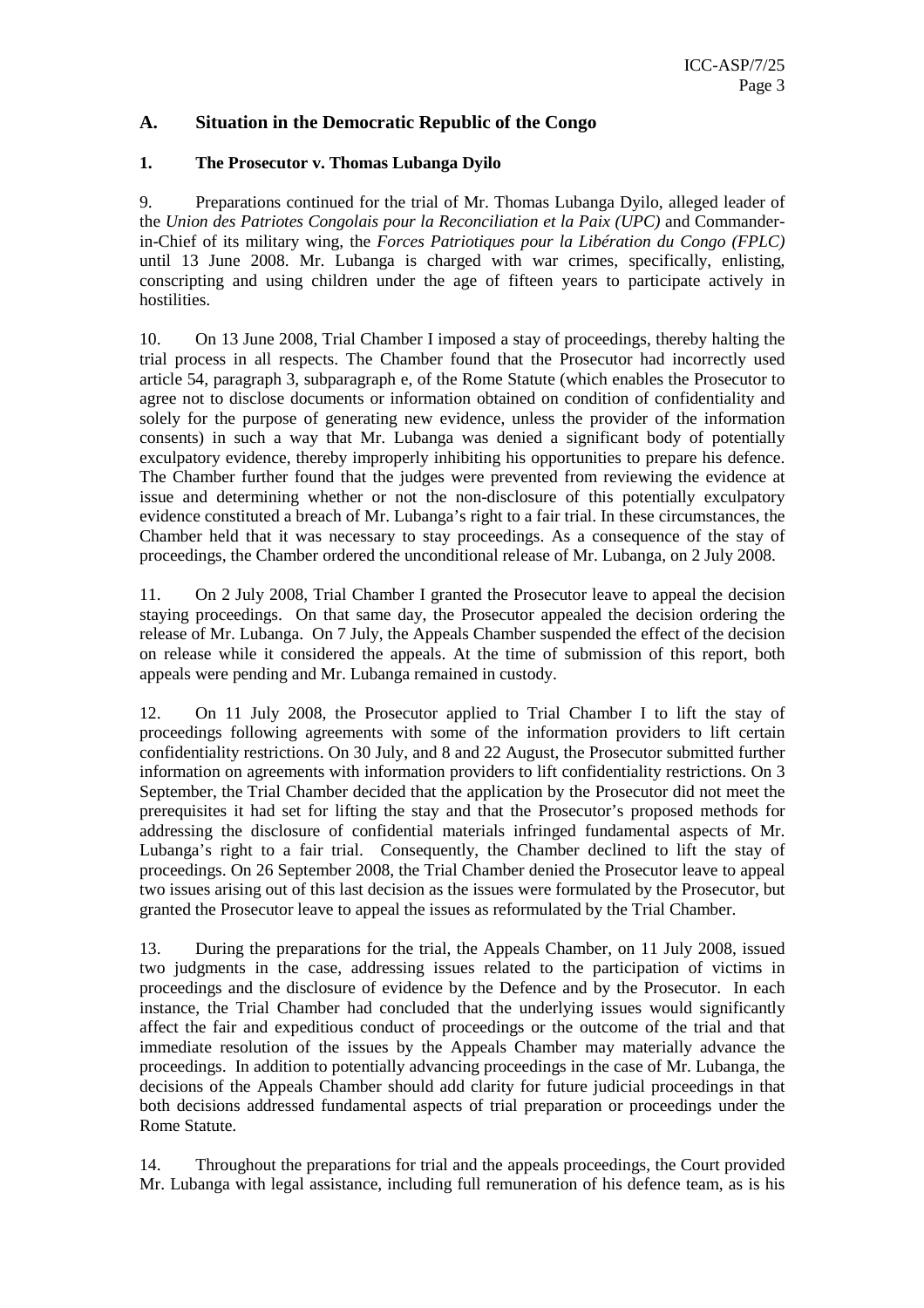right under article 67, paragraph 1, subparagraph d, of the Rome Statute, the Rules of Procedure and Evidence and the Regulations of the Court. The Office of Public Counsel for the defence provided legal research and support to the defence team.

15. The Court provided assistance to all four victims participating in proceedings, in accordance with the Rules of Procedure and Evidence and the Regulations of the Court. The Office of Public Counsel for victims represented 73 victims applying to participate in the case. The Office also provided legal assistance and advice to the three legal representatives of participating victims.

#### **2. The Prosecutor v. Germain Katanga and Mathieu Ngudjolo Chui**

16. Mr. Mathieu Ngudjolo Chui was surrendered to the Court by the Democratic Republic of the Congo on 7 February 2008 pursuant to a sealed warrant of arrest issued by Pre-Trial Chamber I in 2007. On 10 March 2008, Pre-Trial Chamber I joined the case of Mr. Ngudjolo Chui with that of Mr. Germain Katanga, who had been surrendered to the Court by the Democratic Republic of the Congo on 18 October 2007. On 9 June 2008, the Appeals Chamber upheld the joinder of the two cases.

17. Mr. Katanga and Mr. Ngudjolo Chui were each charged with nine counts of war crimes (comprising murder or wilful killing, cruel or inhuman treatment, using children to participate actively in hostilities, sexual slavery, rape, attacking civilians, pillaging, outrages upon personal dignity and destroying the enemy's property) and four counts of crimes against humanity (comprising murder, inhumane acts, sexual slavery and rape), allegedly committed during an attack on the village of Bogoro, Democratic Republic of the Congo, on 23 February 2003.

18. A hearing to confirm the charges against the two suspects took place from 27 June 2008 until 16 July 2008. On 26 September 2008, Pre-Trial Chamber I issued its decision on the confirmation of the charges. The Chamber confirmed seven counts of war crimes (wilful killing, using children to participate actively in hostilities, sexual slavery, rape, attacking civilians, pillaging and destroying the enemy's property) and three charges of crimes against humanity (murder, sexual slavery and rape). The Chamber declined to confirm two counts of war crimes (cruel or inhuman treatment and outrages upon personal dignity) and one count of crimes against humanity (inhumane acts) charged by the Prosecutor. The Chamber committed Mr. Katanga and Mr. Ngudjolo Chui to trial before a Trial Chamber.

19. Throughout the pre-trial phase, the Appeals Chamber decided on several appeals where the Pre-Trial Chamber had concluded that the underlying issues would significantly affect the fair and expeditious conduct of proceedings or the outcome of the trial and that immediate resolution of the issues by the Appeals Chamber may materially advance the proceedings. Fundamental issues of interpretation of the Rome Statute addressed by the Appeals Chamber included the scope of permissible redactions of information from documents to protect victims, witnesses or others, the joinder of cases by the Pre-Trial Chamber and the right of the accused to interpretation in languages other than the working languages of the Court. As with the decisions in the case of Mr. Lubanga, these decisions of the Appeals Chamber may both advance proceedings in this particular case and provide guidance for future Chambers.

20. Throughout the pre-trial and appeals proceedings, the Court provided both Mr. Katanga and Mr. Ngudjolo Chui with legal assistance, including full remuneration of their defence teams, as is their right under article 67, paragraph 1, subparagraph d, of the Rome Statute. The Office of Public Counsel for the defence provided legal research and support to both defence teams and direct legal assistance to the defence team of Mr. Ngudjolo Chui.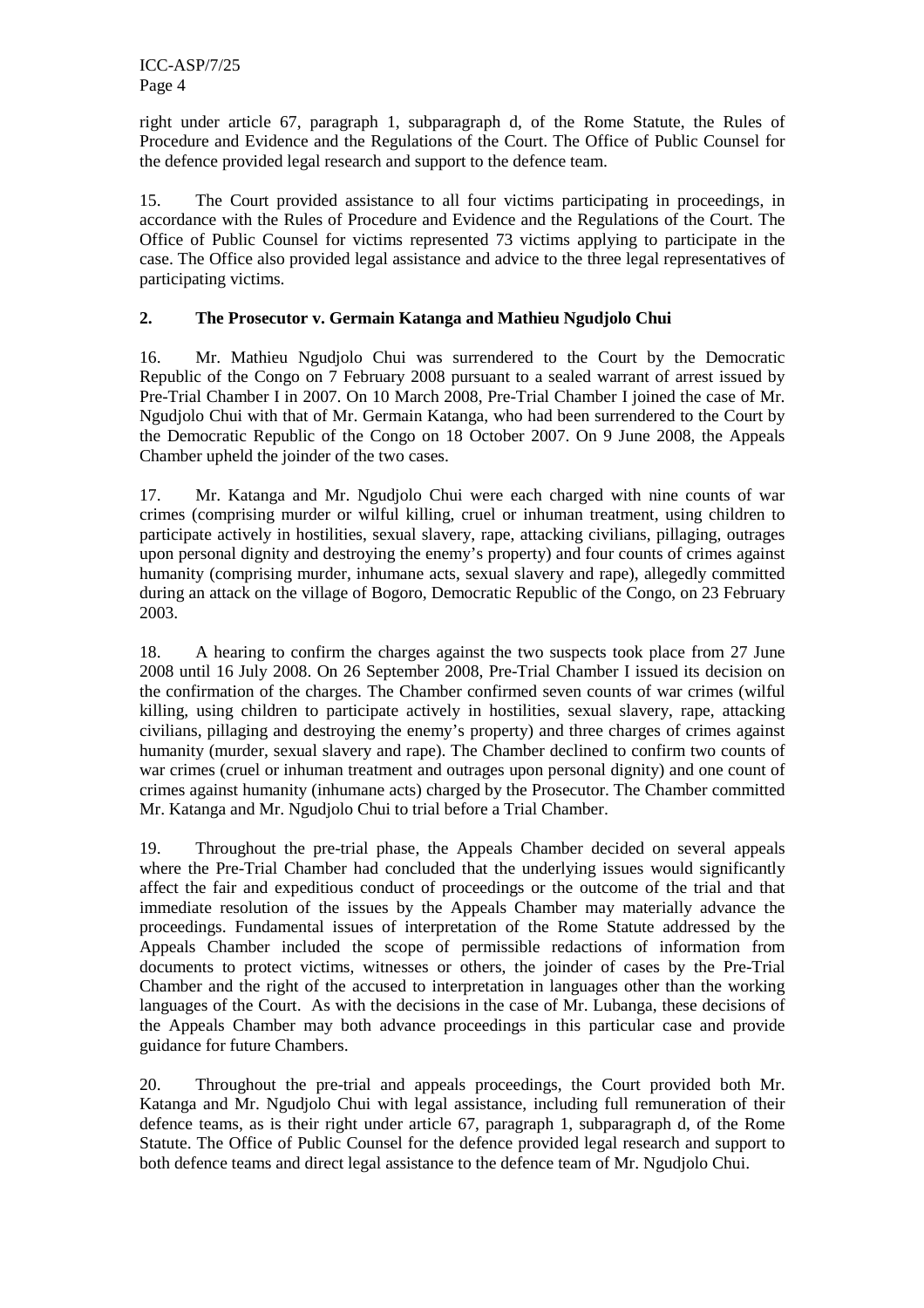21. Fifty-seven victims participated in proceedings through their legal representatives, with the assistance of the Court. Nineteen of these victims were found to be indigent and received financial assistance from the Court. Due to an alleged conflict of interest concerning one of the legal representatives, the Office of Public Counsel for victims represented a group of 10 victims during the confirmation of charges hearing. The Office also provided legal assistance and advice to the representatives of other participating victims.

#### **3. The Prosecutor v. Bosco Ntaganda**

22. On 28 April 2008, Pre-Trial Chamber I, following a request from the Prosecutor, unsealed a warrant of arrest issued on 22 August 2006 for Mr. Bosco Ntaganda, alleged Deputy Chief of General Staff for Military Operations of the *Forces patriotiques pour la libération du Congo* (FPLC). In issuing the warrant, the Chamber had found there were reasonable grounds to believe Mr. Ntaganda had committed the war crimes of enlisting and conscripting children under fifteen and using them to participate actively in hostilities.

23. The warrant had initially been issued under seal due to concerns related to, *inter alia*, the protection of victims and witnesses. In unsealing the warrant, the Chamber considered that the circumstances which led to its sealing had changed and that it was no longer necessary for the warrant to remain under seal. It also considered that unsealing the warrant may assist the authorities of the Democratic Republic of the Congo to execute the arrest and may make it more difficult for Mr. Ntaganda to flee or to seek refuge in neighbouring countries. Nevertheless, the warrant has not yet been executed.

24. On 22 September 2008, the Appeals Chamber unsealed a decision it had issued on 13 July 2006. In the underlying decision, the Appeals Chamber had overruled a decision of Pre-Trial Chamber I rejecting the Prosecutor's application for an arrest warrant for Mr. Ntaganda. The Pre-Trial Chamber had held that the case against Mr. Ntaganda was inadmissible in that it did not reach the gravity threshold specified in article 17, paragraph 1, subparagraph d, of the Rome Statute. The Appeals Chamber reversed this holding, concluding that a finding of admissibility is not a substantive prerequisite for the issuing of a warrant of arrest and that the Pre-Trial Chamber had applied an incorrect test in determining the gravity of a case. The Appeals Chamber remanded the case to the Pre-Trial Chamber which subsequently issued the aforementioned arrest warrant.

#### **4. Activities of the Trust Fund for Victims**

25. On 24 January 2008, the Board of Directors of the Trust Fund for Victims notified Pre-Trial Chamber I of its intention to carry out activities in the Democratic Republic of the Congo. In accordance with regulation 50 of the Regulations of the Trust Fund for Victims, the Chamber assessed whether the proposed activities would "pre-determine any issue to be determined by the Court, including jurisdiction and admissibility, or violate the presumption of innocence, or be prejudicial to or inconsistent with the rights of the accused and a fair and impartial trial." Finding this not to be the case, the Chamber approved the proposed activities.

#### **5. Participation of victims in the situation**

26. Six hundred and twenty-five victims have, to date, applied to participate in judicial proceedings in the situation in the Democratic Republic of the Congo. Including those participating in the particular cases, a total of 168 victims participated in proceedings in the situation in the Democratic Republic of the Congo. During the reporting period, the Office of Public Counsel for victims represented 140 victims applying to so participate and provided legal assistance or advice to fourteen legal representatives. The Office of Public Counsel for the defence served as ad hoc counsel for the defence in relation to many of the decisions on the applications to participate in proceedings.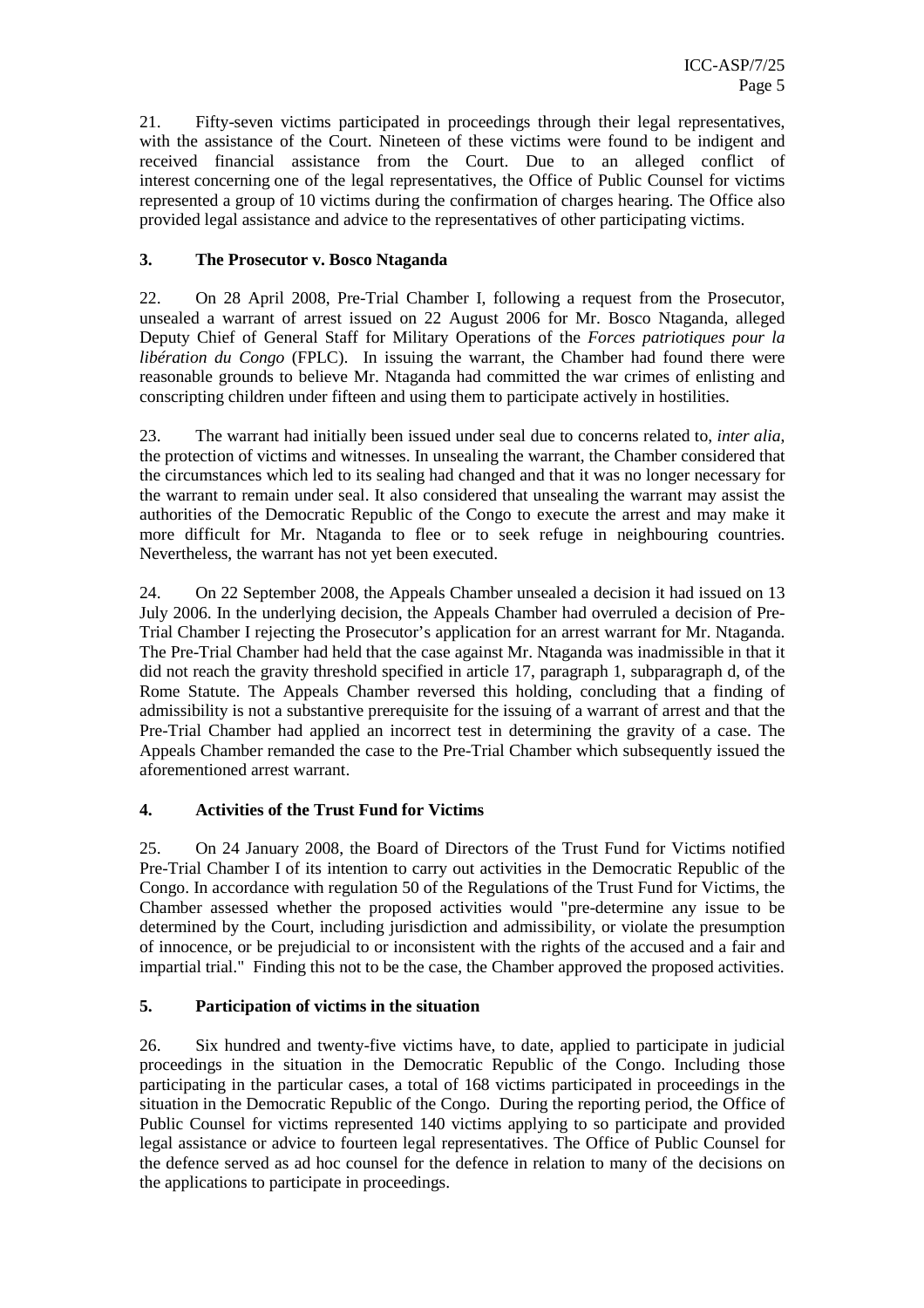#### **B. Situation in Uganda**

#### **1. The Prosecutor v. Joseph Kony, Vincent Otti, Okot Odhiambo and Dominic Ongwen**

27. During the reporting period, judicial proceedings in the case of *The Prosecutor v. Joseph Kony, Vincent Otti, Okot Odhiambo and Dominic Ongwen* continued to be limited due to the lack of arrest of any suspects. The Court had previously issued requests for their arrest and surrender to Uganda, the Democratic Republic of the Congo and Sudan. Under article 59, paragraph 1, of the Rome Statute, a State Party which has received such a request shall immediately take steps to arrest the person in question. Pre-Trial Chamber II continued to monitor the efforts undertaken by Uganda and the Democratic Republic of the Congo to fulfill the requests for arrest and surrender. None of the four individuals was surrendered to the Court. The warrants have been outstanding since 2005.

28. A total of 255 victims have applied to participate in judicial proceedings in the situation in Uganda. During the reporting period, Pre-Trial Chamber II granted eight victims the right to participate in the case, bringing the total number of participating victims to fourteen.

#### **2. Other judicial proceedings**

29. In addition to monitoring the execution of warrants of arrest and dealing with other issues arising in the case of *The Prosecutor v. Joseph Kony, Vincent Otti, Okot Odhiambo and Dominic Ongwen*, Pre-Trial Chamber II addressed applications of victims to participate in the situation, granting seven victims the right to participate in the situation, in addition to those participating in the particular case. The Office of Public Counsel for victims represented or assisted 106 victims applying to participate in proceedings in the situation .

30. On 28 January 2008, the Board of Directors of the Trust Fund for Victims notified Pre-Trial Chamber II of its intention to carry out activities in Uganda. In accordance with regulation 50 of the Regulations of the Trust Fund for Victims, the Chamber assessed whether the proposed activities would "pre-determine any issue to be determined by the Court, including jurisdiction and admissibility, or violate the presumption of innocence, or be prejudicial to or inconsistent with the rights of the accused and a fair and impartial trial." Finding this not to be the case, the Chamber approved the proposed activities.

#### **C. Situation in the Central African Republic**

#### **The Prosecutor v. Jean-Pierre Bemba Gombo**

31. On 23 May 2008, Pre-Trial Chamber III issued a warrant of arrest for Mr. Jean-Pierre Bemba Gombo and requested Belgium to provisionally arrest Mr. Bemba. The warrant contained two counts of crimes against humanity (rape and torture) and four counts of war crimes (rape, torture, outrages upon personal dignity, and pillaging). On 10 June, the Chamber issued a new warrant of arrest, supplementing the initial counts with counts of murder as a crime against humanity and as a war crime.

32. In issuing the warrants, the Chamber concluded that there were reasonable grounds to believe that, in the context of a protracted armed conflict in the Central African Republic from around 25 October 2002 to 15 March 2003, *Mouvement de libération du Congo* (MLC) forces led by Mr. Bemba carried out a widespread or systematic attack against a civilian population which involved murder, rape and torture and that such forces, in the context of an armed conflict, committed murder, rape, torture, outrages on personal dignity and pillaging. The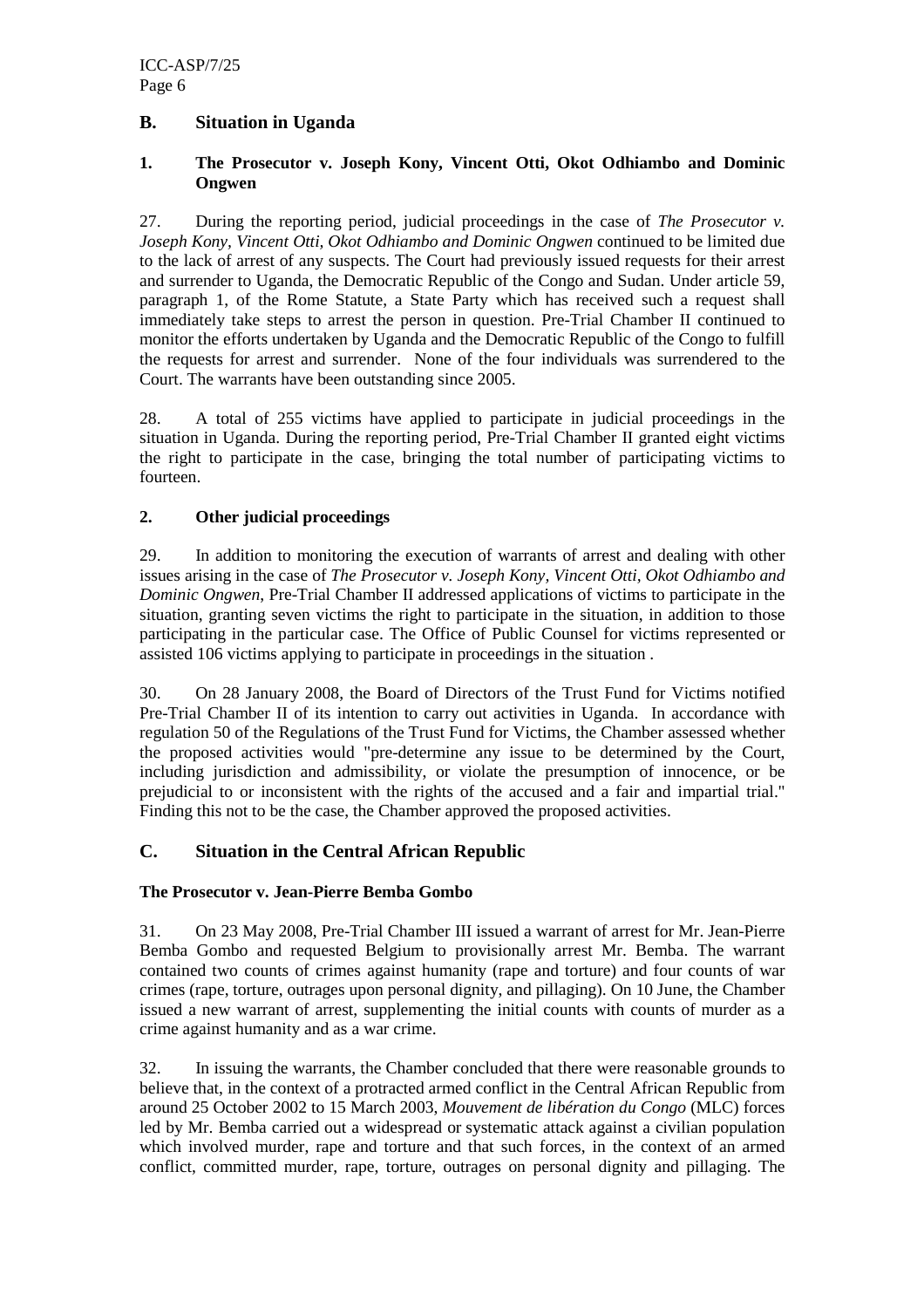Chamber further concluded that there were reasonable grounds to believe that Mr. Bemba was responsible for these crimes by virtue of being vested with *de facto* and *de jure* authority by the members of the MLC to take all political and military decisions.

33. Mr. Bemba was arrested by Belgian authorities on 24 May 2008. He was surrendered to the Court on 3 July and made an initial appearance before the judges of Pre-Trial Chamber III on 4 July. A hearing on the confirmation of the charges against Mr. Bemba is currently scheduled to begin on 4 November 2008.

34. Twenty seven victims have applied to participate in Central African Republic. The Office of the Public Counsel for victims was appointed to represent the victims who had applied to participate in proceedings. The Office of Public Counsel for the defence provided legal research and support to the defence team.

#### **D. Situation in Darfur, Sudan**

#### **1. The Prosecutor v. Ahmad Muhammad Harun ("Ahmad Harun") and Ali Muhammad Ali Abd-al-Rahmam ("Ali Kushayb"")**

35. There were no new developments in the case of *The Prosecutor v. Ahmad Muhammad Harun and Ali Muhammad Ali Abd-Al-Rahman* due to the lack of arrest and surrender of the two suspects.

#### **2. The Prosecutor v. Omar Hassan Ahmad Al-Bashir**

36. On 14 July 2008, the Prosecutor submitted an application for a warrant of arrest for H.E. Omar Hassan Ahmad Al-Bashir, President of Sudan. In the application, the Prosecutor alleged that Mr. Al-Bashir was criminally responsible for genocide, crimes against humanity and war crimes. The application is being considered by the judges of Pre-Trial Chamber I.

#### **3. Participation of victims in the situation**

37. As in the other situations and cases, Pre-Trial Chamber I continued to address applications of victims to participate in the situation in Darfur, Sudan. The Office of Public Counsel for victims provided legal assistance and advice to the representatives of these victims. Eleven victims are participating in the situation generally. Of these, 10 have been found indigent and receive financial assistance from the Court. The Office of Public Counsel for victims provided legal assistance and advice to two legal representatives of these victims.

### **III. Analysis, investigations and prosecutorial activities**

#### **A. Situation in the Democratic Republic of the Congo**

38. With the preparations for the trial of Mr. Lubanga ongoing, the preparation and conduct of the confirmation of charges hearing of Mr. Katanga and Mr. Ngudjolo and after the unsealing of the arrest warrant for Mr. Ntaganda, the Office of the Prosecutor ("the Office") announced the completion of a first phase of its investigations in the Democratic Republic of the Congo, focusing on the horrific crimes committed by alleged leaders of armed groups active in Ituri district since July 2002 and targeting two armed groups believed to be the most responsible for the gravest crimes committed in the district.

39. While investigative activities continued in relation to these three cases, with several investigation missions being sent to the field as part of the cases against Mr. Lubanga and Mr.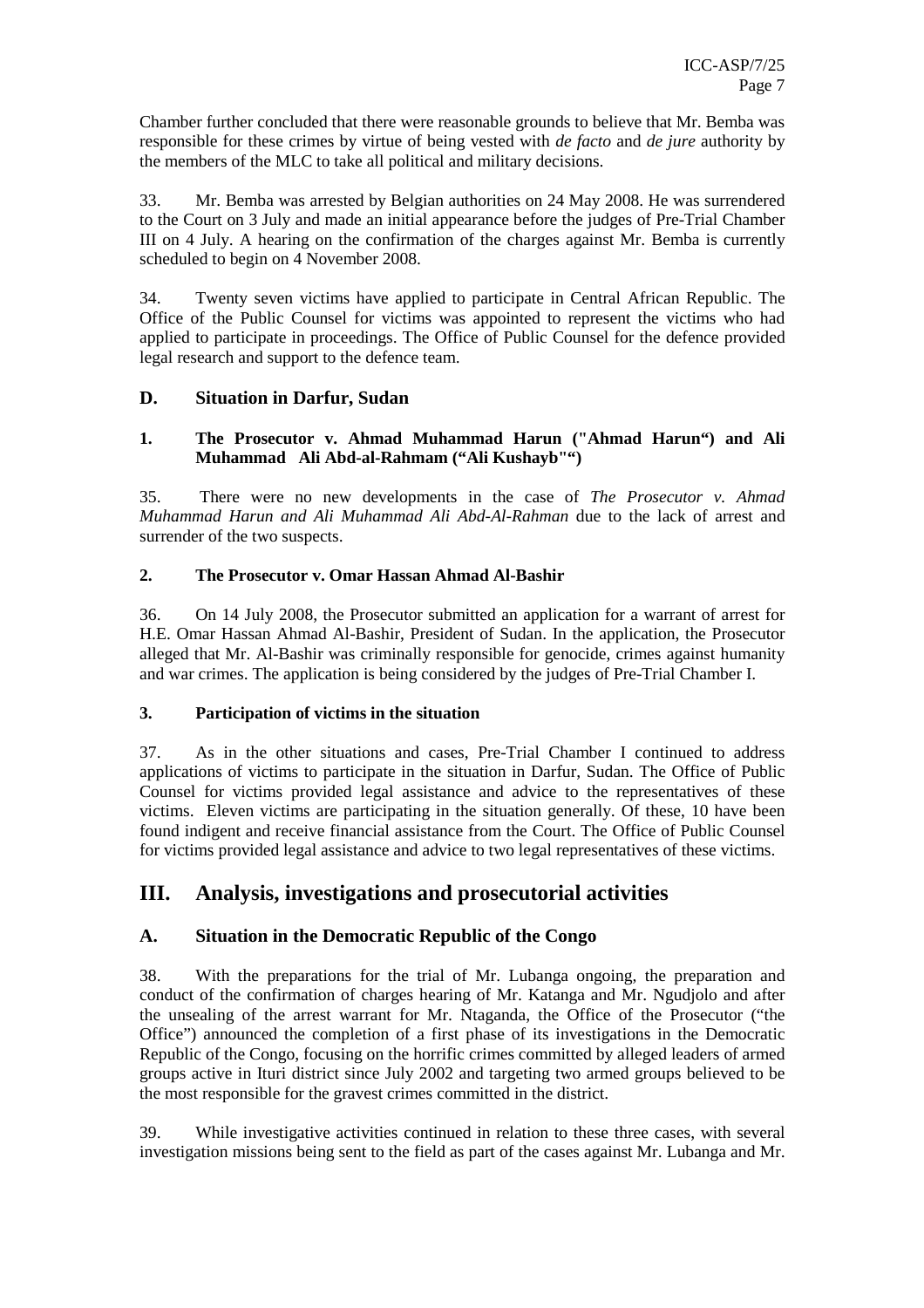Katanga and Mr. Ngudjolo, efforts were made by the Office to foster support for the arrest of Mr. Ntaganda.

40. In addition, the Office started working on the preparation for its next investigation phase. The Office began moving on to new cases in the Democratic Republic of the Congo with the intention of being in a position to send investigation teams out shortly. The selection process has been completed and the Office began considering moving the focus of its investigative activities towards the Kivu provinces, where it has been following numerous reports of crimes allegedly committed by various armed groups in both the North and South Kivu provinces, including reports of horrendous sexual crimes. Analysis of open source information available and collection of additional information has begun. The Office welcomed any available additional information on allegations of crimes in the Kivus, as well as in Ituri and other parts of eastern Democratic Republic of the Congo.

41. As part of this new phase of investigations, the Office worked on strengthening and increasing its collaboration with local judicial authorities in the Democratic Republic of the Congo and with foreign actors involved in support to the judicial system, with views to providing assistance to national jurisdictions under article 93, paragraph 10, of the Rome Statute and to involving them in the Office's investigations directly, to the extent feasible.

42. As part of its general monitoring of the situation and in view of further future investigations, the Office continuously considered the roles of all those who organised, backed or supported the armed groups active in all the eastern provinces of the country after 1 July 2002.

#### **B. Situation in Uganda**

43. The Office of the Prosecutor conducted important investigative activities and continued to receive reports of more defections and attempted defections from the Lord's Resistance Army ("LRA"). The Office continued to stress the importance of enhancing regional cooperation to increase the ability of LRA members to defect safely, as this will further isolate the top leadership of the LRA.

44. In order to cut off the supply and support network of the suspects, the Office pursued several requests for cooperation with a number of States to take specific action against individuals suspected of providing the LRA with material support. In July and August 2008, the Office sent missions to these States to follow up on the requests and to ensure that enforcement of the requests could be done in compliance with the national law of the requested State.

45. The Office also continued to collect and analyze a range of information on new crimes allegedly being committed by the LRA in the Democratic Republic of the Congo, Sudan and the Central African Republic. These crimes increased in the beginning of 2008 as Joseph Kony allegedly issued orders to abduct 1,000 new civilians to bolster LRA numbers and LRA forces were sent to commit attacks between the LRA base in Garamba National Park and the Central African Republic. These alleged crimes primarily included the abduction of civilians, including children, for the purpose of recruitment, forced labour, and sexual enslavement. Although the numbers fluctuate as abductees escape and more abductees are taken, information indicates that the LRA is currently retaining between 200 and 300 new "recruits" whom it is attempting to integrate into the LRA force. According to recent information received by the Prosecutor's office, a quarter of the LRA is now non-Ugandan and this trend is likely to continue as the LRA attempts to transform itself into a regional force. The LRA is also reportedly amassing weapons, primarily from weapons caches in Eastern Equatoria, Sudan, but also through attacks on barracks of the Sudan People's Liberation Army.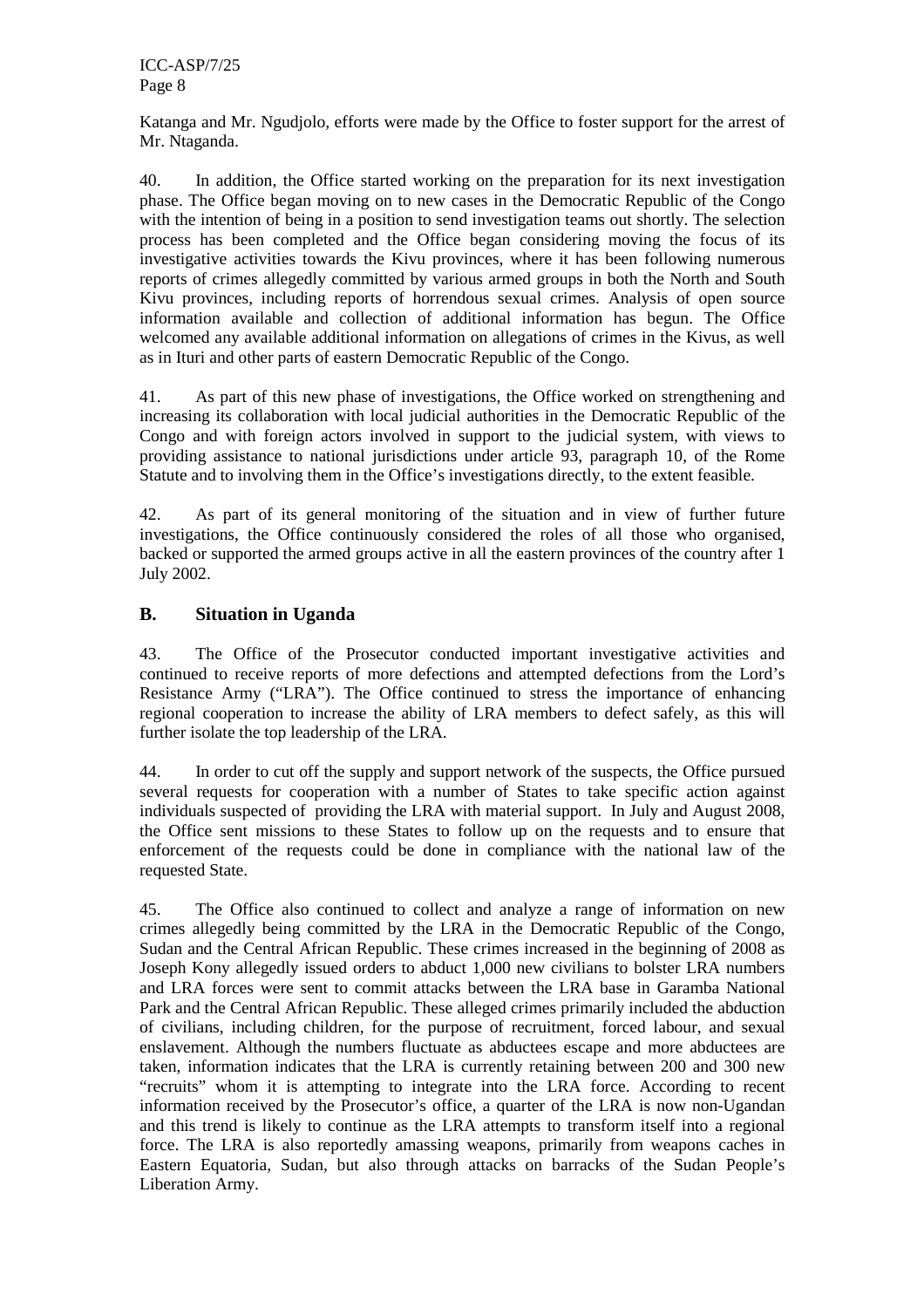46. The remaining outstanding warrants have yet to be executed and the Office considers that the spate of new LRA attacks increases the urgency of arresting the LRA leadership. Representatives of the Office, in their contacts with relevant interlocutors, stressed the importance of increasing regional cooperation to execute the arrest warrants.

47. The Office views the current deployment of the Armed Forces of the Democratic Republic of the Congo (FARDC) in August 2008 to be a positive development and encouraged the United Nations Organization Mission in the Democratic Republic of the Congo ("MONUC") and the States Parties to continue to support this effort. While the Office currently understands that the deployment is mainly to protect civilians and contain the LRA, the Office encouraged States to provide additional support for the arrest of the LRA leaders.

#### **C. Situation in the Central African Republic**

48. The Office of the Prosecutor concluded that crimes against the civilian population, namely, rape, torture, outrages upon personal dignity and pillaging, were committed in the Central African Republic between the end of October 2002 and 15 March 2003. In particular, the Office alleged that hundreds of rapes were committed and that sexual crimes would be a characteristic feature of the case against Mr. Bemba.

49. The investigation of the Office in the Central African Republic is ongoing and the Office will continue to gather evidence and establish responsibility for the crimes committed in 2002-2003.

50. In parallel, the Office continued to closely monitor allegations of crimes committed since the end of 2005 and whether any investigation and prosecution had been or was being conducted with respect to crimes potentially falling under the jurisdiction of the Court. A letter, dated 10 June 2008, was sent to President Bozize for the purpose of receiving information concerning possible relevant national proceedings.

51. The Office welcomed the fact that all members of the preparatory committee of the Central African Republic's Inclusive Political Dialogue acknowledged the principle that there can be no amnesty for war crimes and crimes against humanity. Signatories to the comprehensive peace agreement recently signed in Libreville also unanimously and clearly recognized that there will be no amnesty in the Central African Republic for crimes under the jurisdiction of the Court.

#### **D. Situation in Darfur, Sudan**

52. During the reporting period, the Office of the Prosecutor conducted 16 missions to 10 countries in connection with the investigation of the situation in Darfur, Sudan. In accordance with United Nations Security Council Resolution 1593 (2005), the Prosecutor presented his sixth and seventh reports to the Security Council on 5 December 2007 and 5 June 2008, respectively, on the status of the investigation into the situation in Darfur. The Prosecutor reported to the Security Council that the Government of Sudan continued to not comply with its legal obligations under Resolution 1593.

53. In his 5 December 2007 briefing to the Security Council, the Prosecutor urged the international community, the Council and all United Nations Member States to send a strong and unanimous message to the Government of Sudan on the execution of the warrants and highlighted the June 2008 Security Council mission to Sudan as a crucial opportunity in this regard.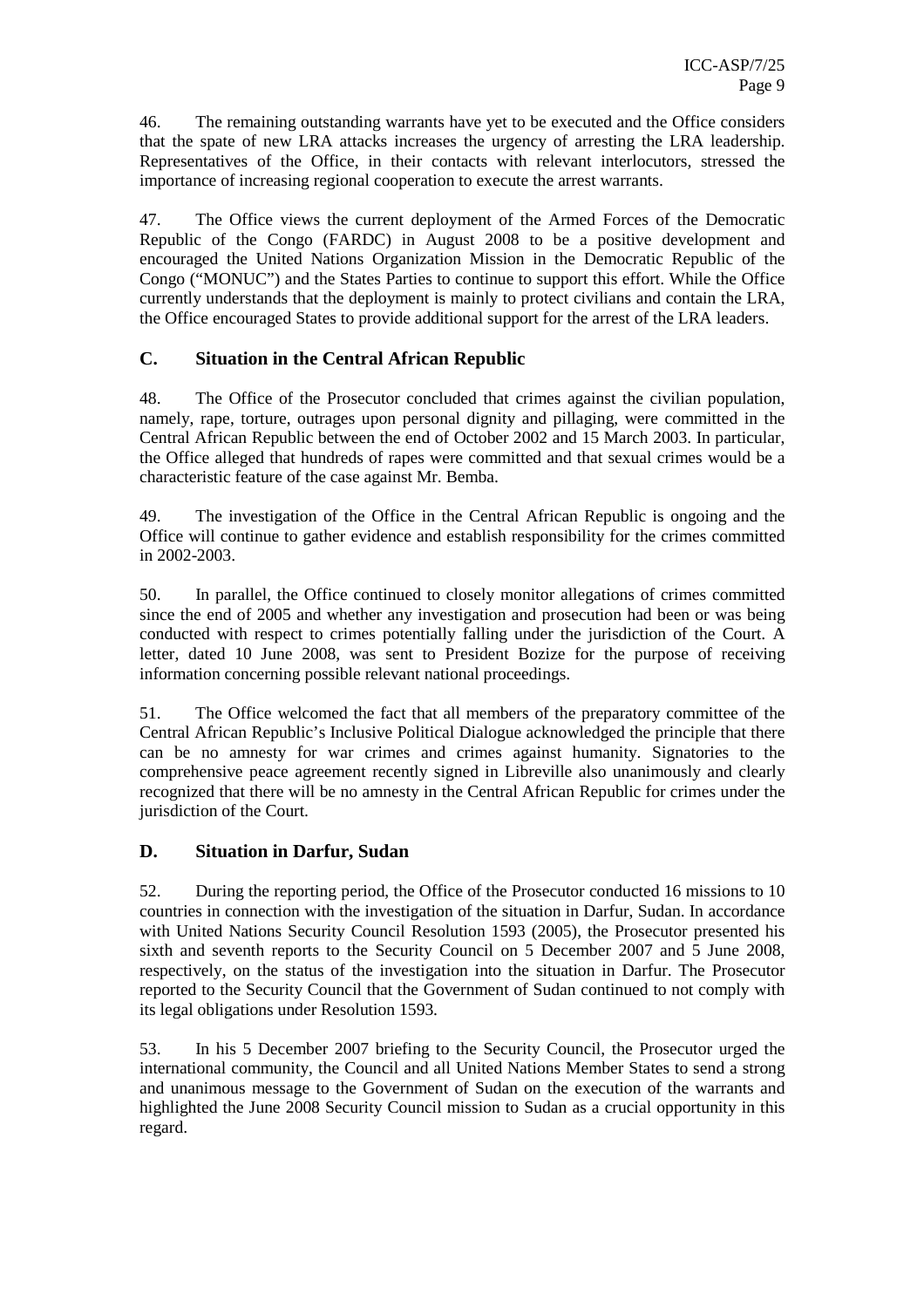ICC-ASP/7/25 Page 10

54. The Prosecutor informed the Security Council that the Office was proceeding with its second and third investigations in the situation in Darfur, Sudan. The mobilization of the State apparatus to plan, commit and cover up crimes against civilians, in particular, the Fur, Masalit and Zaghawa, is the focus of the Office's second investigation. The Prosecutor reported that the failure to punish Ahmad Harun, a Minister who commits crimes under guise of humanitarian affairs, is one telling indicia of the involvement of high officials.

55. In his 5 June 2008 report to the Council, the Prosecutor specified that present crimes in Darfur included the targeting of civilians in villages, including recent aerial bombardments; looting and destruction of means of livelihood leading to displacement; protracted presence of Government of Sudan forces and Militia/Janjaweed in areas attacked, preventing returns; resettlements resulting in the usurpation of the land of internally displaced persons ("IDPs"); organised insecurity and destitution within and around IDP camps; rapes; attacks against local leadership including detention, torture and killing; lack of Government assistance, hindering of humanitarian assistance and imposing harsh conditions of life within the camps; impunity of the perpetrators and official denial of crimes adding to the mental anguish of victims. The Prosecutor explained that all of these acts taken together lead to the actual destruction of entire groups.

56. Following his 5 June briefing to the Security Council, the Prosecutor announced publicly, on 14 July, that he had filed an application in the second case, naming H.E. Omar Hassan Ahmad Al-Bashir, President of Sudan, as allegedly responsible for 10 counts of genocide, crimes against humanity and war crimes. The application described the mobilization of the State apparatus to plan, commit and cover up crimes against civilians, in particular, the Fur, Masalit and Zaghawa. The alleged crimes include targeting of civilians in villages, including recent aerial bombardments; looting and destruction of means of livelihood leading to displacement; protracted presence of Government of Sudan forces and Militia/Janjaweed in areas attacked, preventing returns; resettlements resulting in the usurpation of IDPs' land; organized insecurity and destitution within and around IDP camps; rapes; attacks against local leadership including detention, torture and killing; lack of Government assistance, hindering of humanitarian assistance and imposing harsh conditions of life within the camps; impunity of the perpetrators and official denial of crimes adding to the mental anguish of victims. The Prosecutor alleged that all this leads to the actual destruction of entire groups.

57. A redacted version of the application, available to the public, was subsequently filed with the Pre-Trial Chamber and made available on the web site of the Court.

58. Following the Prosecutor's report to the Security Council regarding the Office's third investigation, the Office proceeded with this investigation into allegations of rebel crimes, focusing on the 29 September 2007 attack against African Union peacekeepers at Haskanita. The Office intends to proceed to the judges with an application in the third investigation before the end of 2008.

59. The Office continued to engage with key partners to seek their assistance in encouraging Sudan to cooperate. These efforts are described below.

60. During the period 28 to 29 January 2008, the Prosecutor visited Doha, Qatar, and met the Prime Minister and Foreign Minister of Qatar, Sheikh Hamad Bin Jassim Bin Jabr Al-Thani. During the period 7 to 9 March 2008, the Prosecutor visited Amman, Jordan, and met with the Foreign Minister of Jordan, Mr. Salaheddin Al-Bashir. On 10 March 2008, the Prosecutor travelled to Cairo, Egypt and met with the Secretary-General of the League of Arab States, Mr. Amr Musa. During the period 27 April to 1 May 2008, the Prosecutor visited Jakarta, Indonesia, and met with the Indonesian Foreign Minister, Dr. N. Hassan Wirajuda, with Defence Minister, Prof. Dr. Juwono Sudarsono, and with members of civil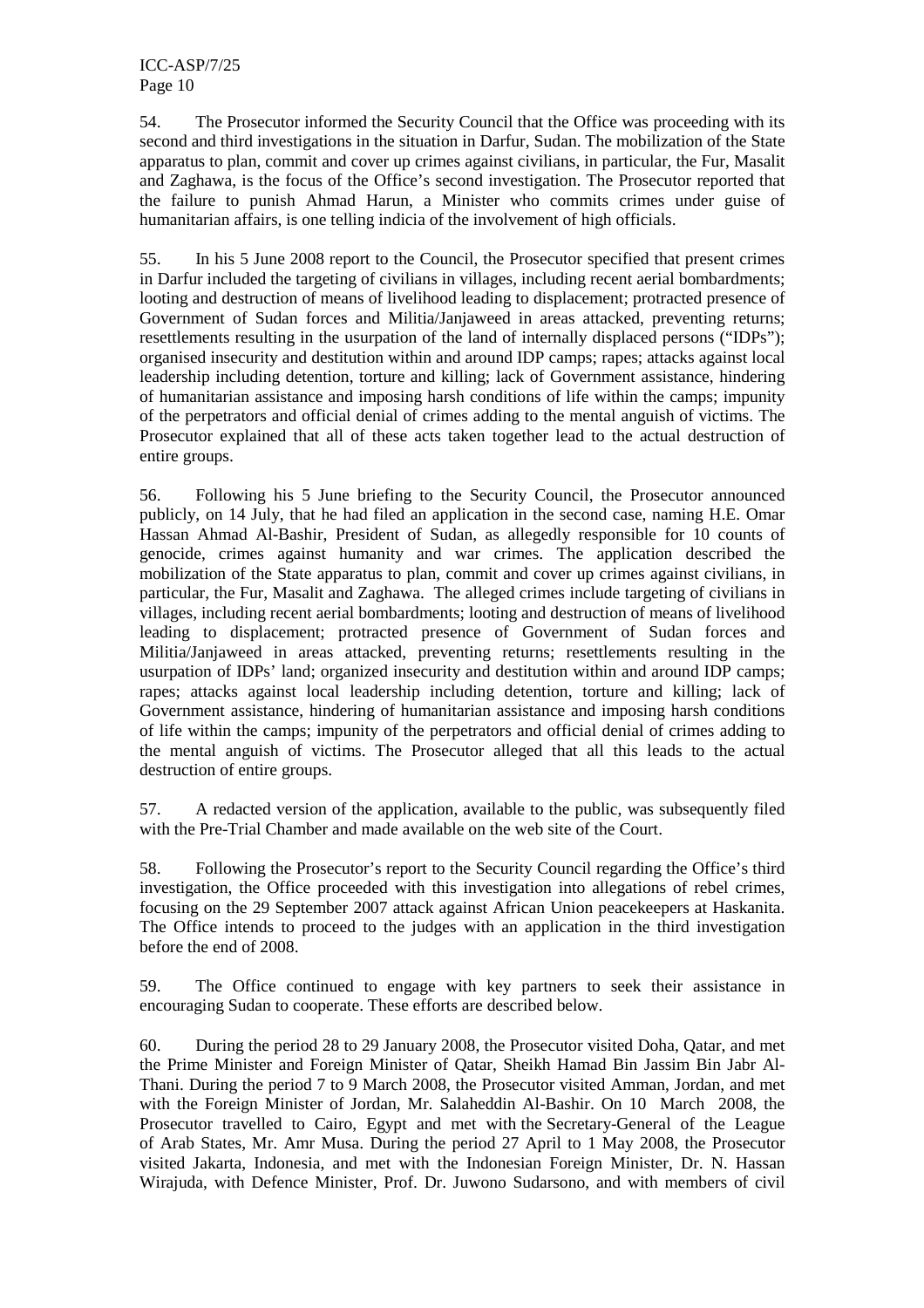society. On 9 and 10 May 2008, the Prosecutor travelled to Cairo, Egypt and met with the Egyptian Foreign Minister, Mr. Aboul Gheit and local civil society organizations. From 13 to 14 May 2008, the Prosecutor visited Riyadh, Saudi Arabia and met the Foreign Minister of Saudi Arabia, Prince Saud Al-Faisal. During the period 27 June to 1 July 2008, the Deputy Prosecutor, Mrs. Fatou Bensouda, attended the African Union Summit in Sharm - el - Sheik, Egypt, and met with the President of the Libyan Arab Jamahiriya, Colonel Muammar Al-Qadhafi.

61. Deputy Prosecutor Fatou Bensouda met with the Chairman of the African Union Commission, Mr. Jean Ping, on 11 July 2008 in Addis Ababa while she was in Ethiopia to brief the African Union Peace and Security Council (PSC). From 9 to 10 August 2008, the Deputy Prosecutor was in Botswana where she met with the President of Botswana, H.E. Festus Mogae, and the Attorney-General, Ms. Athalia Molokomme, as well as the ministers responsible for justice, defence and security. On 10 and 11 August 2008, the Prosecutor conducted an official visit to Dakar, Senegal, where he met, the President of the Republic of Senegal, H.E. Abdoulaye Wade.

62. During the period 22 to 26 September 2008, the Prosecutor visited New York and met with Mr. Jean Ping as well as with the Prime Minister and Foreign Minister of Qatar, Sheikh Al-Thani, the Foreign Minister of the United Republic of Tanzania, Mr. Bernard Bembe and, at the invitation of the Qatari Prime Minister and Foreign Minister, the Prosecutor briefed the Arab Ministerial Committee Established to Arrange Peace Talks between the Government of Sudan and the Armed Movements in Darfur. The Committee, co-chaired by the Qatari Prime Minister and Foreign Minister, Sheikh Al-Thani, the Secretary-General of the League of Arab States, Mr. Amr Musa and the Chairperson of the African Union, Mr. Jean Ping, also comprises the Foreign Ministers of Algeria, Egypt, the Libyan Arab Jamahiriya, Morocco, Saudi Arabia and the Syrian Arab Republic.

#### **E. Analysis activities**

63. The Office of the Prosecutor analyses all information on crimes within its jurisdiction.

64. The Office of the Prosecutor received and analysed 1677 new article 15 communications relating to purported crimes during the reporting period, of which 1458 referred to Georgia and 210 were dismissed as manifestly outside the jurisdiction of the Court. In parallel, the Office continued the proactive examination of open sources.

65. The Office continued its analysis of various situations in the preliminary examination phase. As part of its ongoing analysis of the situation in Colombia, the Prosecutor led a mission to Colombia from 25 to 27 August 2008. On 18 June 2008, the Office wrote to the Government of Colombia seeking further information on the decision to extradite senior former paramilitary leaders to the United States of America in order to evaluate the degree to which they will face criminal justice for the commission of alleged crimes against humanity. The Office awaits an official reply.

66. The Office also wrote to various parties in Kenya seeking further information in relation to alleged crimes committed on that territory, including to the two parties which now constitute the Government. The Office received a reply from the Kenyan National Commission on Human Rights but still awaits a reply from either of the two political parties concerned.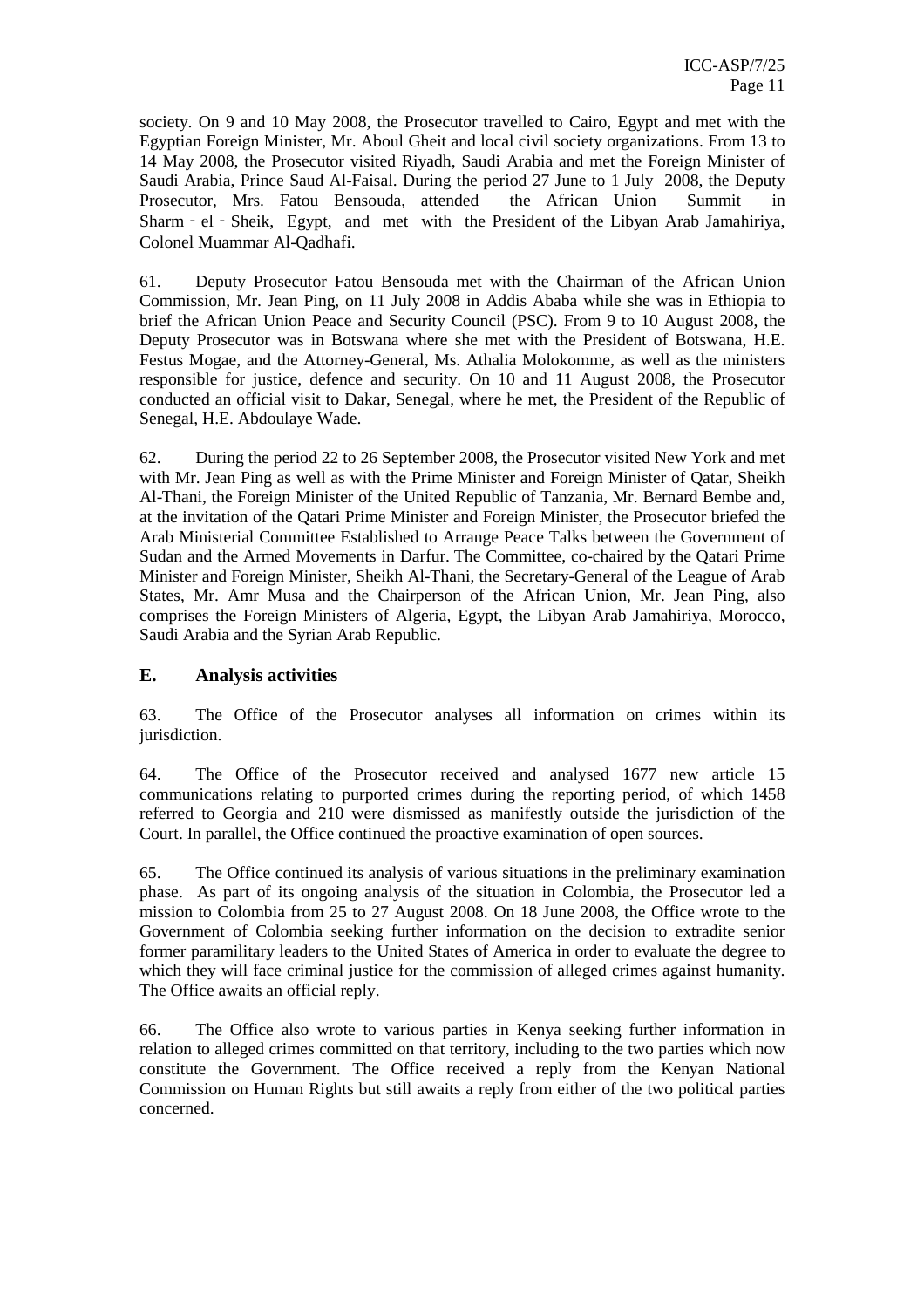ICC-ASP/7/25 Page 12

67. The Office continued to await a reply to a request sent to the Government of Afghanistan seeking further information in relation to alleged crimes committed on that territory.

68. In relation to Côte d'Ivoire, despite the Office's outstanding request to carry out a mission to that territory and several discussions, no progress had been made in this regard. The Office called upon the Government of Côte d'Ivoire to facilitate a mission as a matter of urgency.

69. As confirmed by the Prosecutor on 20 August 2008, the Office is analysing the situation of the Russian Federation and Georgia. The Office formally invited information regarding the situation from the Governments of Georgia and the Russian Federation and began analysing reports from Georgia and over 3000 documents received from the Russian Government as well as other sources. The Office continued to gather more information in order to determine whether there is a reasonable basis to proceed with an investigation.

#### **IV. Outreach**

70. In 2008, the Court achieved tangible progress in the implementation of the Strategic Plan for Outreach in relation to three situations: the Democratic Republic of the Congo, Uganda and Darfur, Sudan. The Court increased the number of activities, enhanced its operational capacity to engage affected communities, and tested and consolidated the evaluation system assessing the impact of its work against pre-established quantitative and qualitative indicators. In the Central African Republic, where outreach is still at an early stage, the Court's activities will commence by the end of 2008, following the recruitment of a small team.

71. In the Democratic Republic of the Congo, the Court continued to prioritize its outreach efforts in Ituri and also initiated operations in North and South Kivu, targeting primarily women and youth groups, while strengthening existing networks. Sixty-four events were organised, including sixteen town-hall style meetings, a substantial increase from the two such meetings which were carried out in 2007. The Court estimates that through these efforts 14,000 individuals were directly informed about the Court and 1,500 key leaders were engaged and informed.

72. Particular emphasis was placed on making judicial proceedings accessible and understandable to local populations. Audio and video summaries of significant hearings were prepared by the Court and played during outreach events. These materials facilitated discussions on judicial developments in the four cases in that situation. In addition, a video and audio summary was prepared on the occasion of the first appearance of Mr. Jean-Pierre Bemba in the situation of Central African Republic, a case which is also of interest in the Democratic Republic of the Congo. These summaries were all broadcast through national radio and television.

73. In the Democratic Republic of the Congo, the Court continued to use radio and television as effective means to enhance the impact of its outreach and to target the general public. In collaboration with seven radio stations in Ituri, the interactive radio programme "*Connaître la Cour Pénale Internationale*" was broadcast, reaching an estimated audience of 1.5 million people, over 50 per cent of the district's total population. To date, eighteen "listening clubs" have been established by the Court in Ituri. Each club has between 50 and 100 members who meet on a daily basis, listen to the programmes and participate in discussions. Two new radio programmes were created by the Court in partnership with Radio Okapi: "*Droits et devoirs*" and "*Institutions, c'est facile à comprendre*." These programmes, produced in French and local languages, explain the rules governing the functioning of the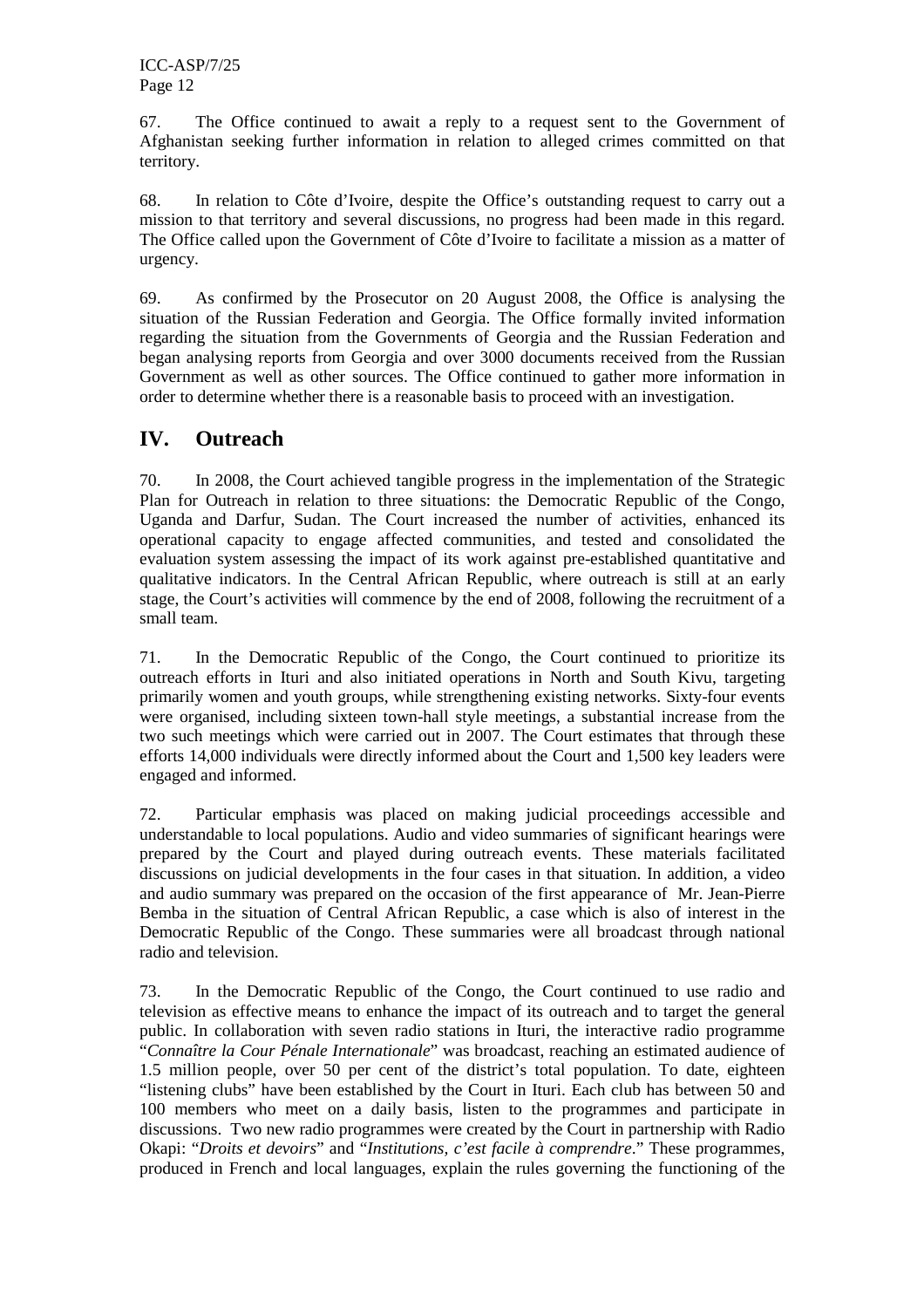Court and the rights of parties and participants in the proceedings and reached an estimated audience of twenty-five million people.

74. In Uganda, the Court continued engaging the general population in the north and north-eastern parts of the country focusing on strengthening existing programmes and partnerships and creating new ones, especially reaching out to youth and women. One hundred interactive meetings were conducted in towns, villages, schools and Internally Displaced Persons' (IDP) camps with 28,000 people targeted directly, compared to 6,000 participants in events organised in 2007. The Court also focused on interactive radio talk shows in local languages prepared in partnership with four radio stations. A total of 45 onehour weekly radio programmes were conducted by the Court's outreach partners in the Acholi, Lango, Teso and Madi sub-regions, reaching an estimated audience of 9.5 million. Evaluations indicated that people directly informed and engaged significantly increased their understanding of the work of the Court.

75. In relation to the situation in Darfur, the Court continued engaging Sudanese refugees in the camps in Eastern Chad and members of the diaspora outside Sudan. In eastern Chad, 600 individuals were directly informed about the Court and 300 key leaders were directly informed and engaged. To enhance its impact in the refugee camps, the Court also broadcast radio drama series explaining its work. Through an established informal network, the Court continued to specifically exchange information in Arabic with local populations. Thirty journalists of international and regional Arabic and Sudanese media are regularly informed about the judicial developments and the Court's work.

76. In the Central African Republic, eight interactive workshops were organised for local journalists and representatives of civil society, including women and youth groups, unions, victims' organisations and religious leaders, to explain the mandate and work of the Court. Representatives of these groups also participated in the process of formulating the first strategic plan for outreach in the country. Overall, 25 key leaders were directly informed and engaged, 52 individuals were directly informed, 10 journalists were informed on a regular basis and 1 million people were estimated to have been informed through the media. The first appearance of Mr. Bemba was broadcast via the Court's website and a group of journalists, key leaders, and representatives of civil society was invited to follow the hearing at the Court's field office.

### **V. Cooperation with the Court**

77. The Rome Statute imposes both a general obligation on States Parties to cooperate fully with the Court in its investigation and prosecution of alleged crimes and specific obligations to comply with particular requests of the Court, such as requests for arrest and surrender. The Court made numerous requests to States Parties on diverse issues. In accordance with article 87 of the Rome Statute, such requests were often made on a confidential basis.

78. As noted above, the Democratic Republic of the Congo and Belgium each fulfilled a request for arrest and surrender during the reporting period. However, seven warrants of arrest remained outstanding.

79. The Court sought and received increased cooperation from States Parties in protecting witnesses and others at risk on account of witnesses testifying before the Court. The Court is able to protect witnesses only with the effective assistance of States Parties. The Court maintained and enhanced local protection and response measures in its areas of operation in the Democratic Republic of the Congo, Uganda, Chad (in relation to the situation in Darfur,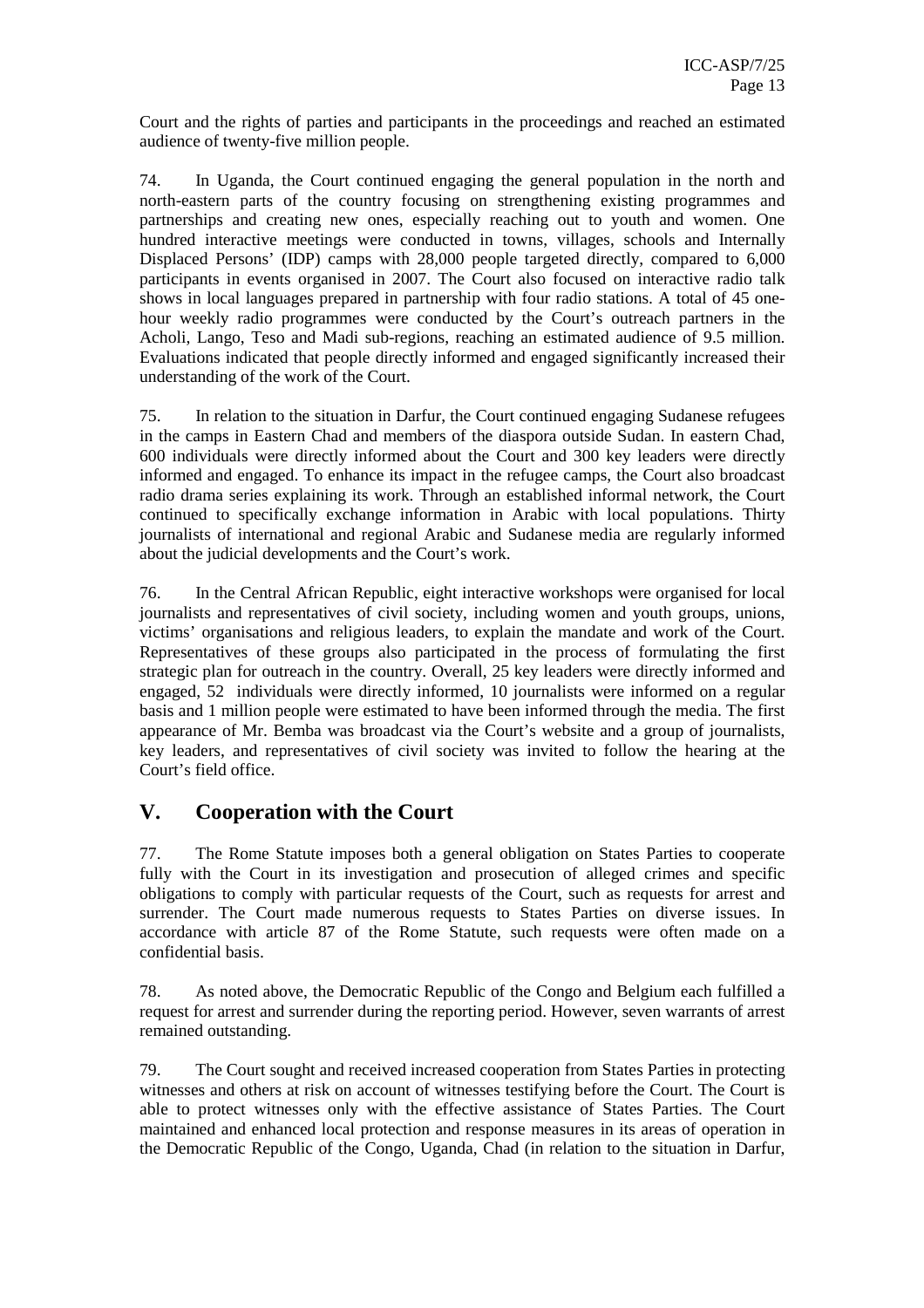Sudan) and the Central African Republic in collaboration with national and local authorities and other partners.

80. The number of witnesses in need of protection continued to increase, however, while the lack of arrest of suspects necessitated maintaining protection measures in the pending cases. As at 30 September 2008, 300 individuals had benefited from the Court's Witness Protection Programme. To address the need for further cooperation, the Court sought out additional agreements with States on the protection and relocation of witnesses. Ten agreements on the relocation of witnesses have been concluded to date.

81. The Court also sought the support of States not party to the Rome Statute, international and regional organizations and civil society organizations on an *ad hoc* basis or pursuant to cooperation agreements concluded by the Court. In particular, the Court relied on extensive cooperation from the United Nations within the framework of the relationship agreement concluded pursuant to article 2 of the Rome Statute. In accordance with a memorandum of understanding concluded between the Court and MONUC, the Court agreed to meet the costs of the United Nations in providing cooperation and assistance to the Court in relation to the case of *The Prosecutor v. Thomas Lubanga Dyilo*.

82. In light of the extensive cooperation between the Court and the United Nations and the need to address specific issues of cooperation directly with staff at United Nations Headquarters, the New York Liaison Office played an increasingly critical role in accomplishing the Court's objectives. The Liaison Office continued to facilitate and enhance contacts and the exchange of information between the Court and the United Nations and its Organs, Funds, Programmes and Agencies, as well as between the Court and Permanent and Observer Missions to the United Nations. The sustained contacts have promoted better understanding for the work of the Court and its judicial procedures, thereby also contributing to enhanced support for and cooperation with the Court.

83. The Court exchanged letters with the European Union with a view to establishing cooperation with the European Union-led peacekeeping force (European Union military operations in eastern Chad and north-eastern Central African Republic).

84. The Headquarters Agreement between the Court and the host State<sup>1</sup> entered into force on 3 March 2008. This has further enhanced cooperation between the Court and the host State and has facilitated the Court's smooth operations in The Hague. The Headquarters Agreement has provided much needed clarity and certainty on issues which were not adequately covered by the interim arrangements.

### **VI. Organization and administration of the Court**

#### **A. Composition of the Court**

85. Upon their election at the sixth session of the Assembly, Judges Daniel Nsereko, Fumiko Saiga and Bruno Cotte commenced their terms of office. On 17 January 2008, the judges of the Court, meeting in plenary session, assigned Judges Nsereko and Cotte to the Trial Division and Judge Saiga to the Pre-Trial Division. In accordance with article 35 of the Rome Statute and in light of the anticipated workload of the Court, the Presidency called the three judges to serve on a full-time basis, effective 1 June 2008.

<sup>1</sup> *Official Records of the Assembly of States Parties to the Rome Statute of the International Criminal Court, Fifth session, The Hague, 23 November to 1 December 2006* (International Criminal Court publication, ICC-ASP/5/32), part III, resolution ICC-ASP/5/Res.3, annex II.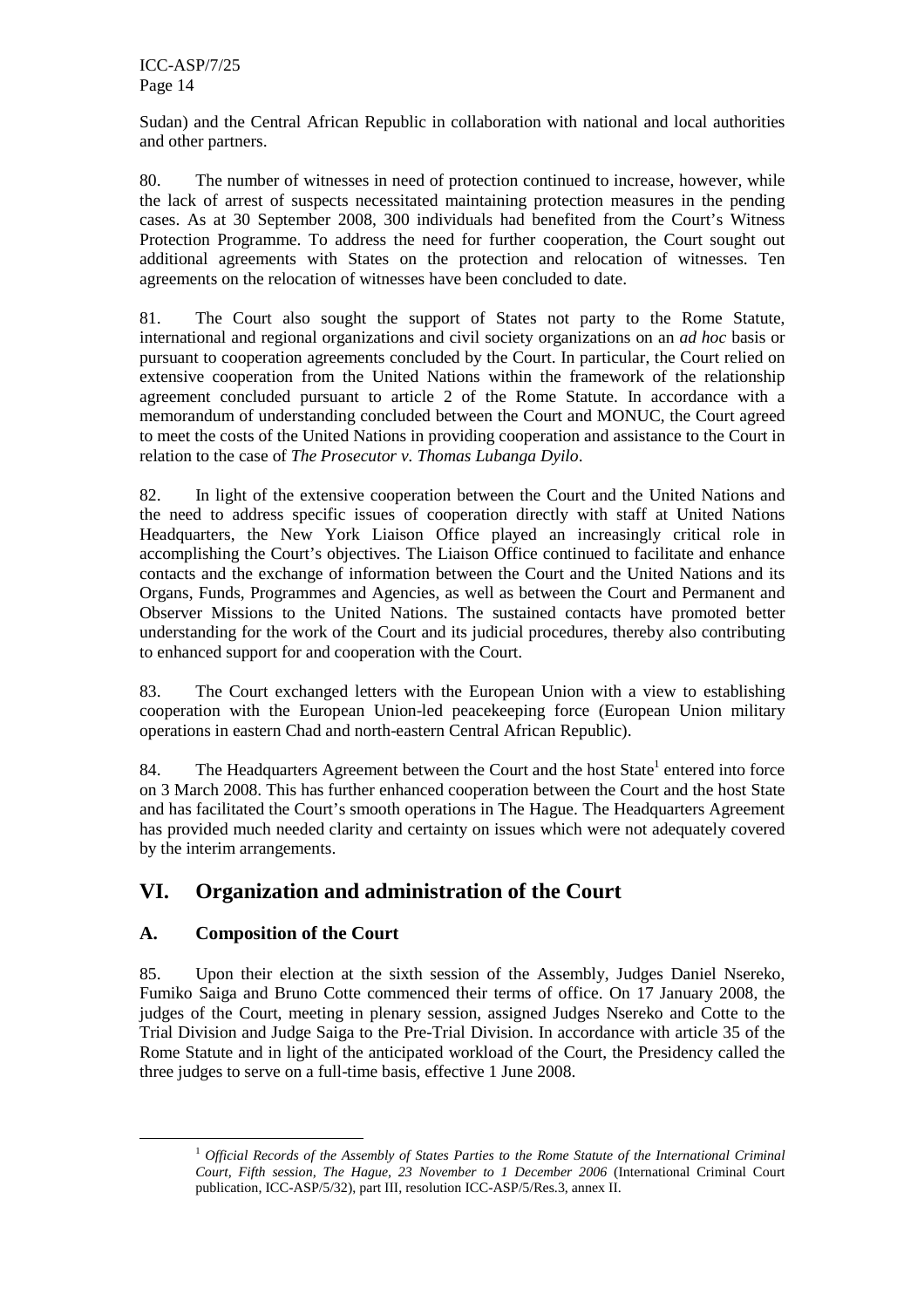86. On 29 July 2008, Judge Navanethem Pillay submitted her resignation, effective 31 August 2008, following approval by the United Nations General Assembly of her appointment by the United Nations Secretary-General to the position of United Nations High Commissioner for Human Rights. The Presidency replaced Judge Pillay in the Appeals Division with Judge Daniel Nsereko with effect from 1 September 2008.

87. Judge Sang-Hyun Song was elected President of the Appeals Division effective 6 February 2008, succeeding Judge Pillay. On 9 July 2008, the judges of the Pre-Trial Division re-elected Judge Hans-Peter Kaul as President of the Division.

88. On 13 February 2008, Mr. Bruno Cathala, the first Registrar of the Court, submitted his resignation from the Court in order to take up a position as President of the *Tribunal de Grande Instance d'Evry* in the French judicial system. On 28 February 2008, the judges of the Court, meeting in plenary sesssion, elected Ms. Silvana Arbia to succeed him. Ms. Arbia took up her duties on 17 April 2008. On 9 September 2008, the judges elected Mr. Didier Preira as the first Deputy Registrar of the Court.

89. At the submission of this report, the Court comprised 571 staff members representing eighty-three different nationalities.

#### **B. Strategic Planning**

90. The Court continued to implement its Strategic Plan in 2008, focusing in particular on the implementation of the outreach strategy and the development of strategies related to victims and human resources. The Court developed a draft strategy in relation to victims in consultation with States Parties and civil society. The Court submitted a comprehensive strategy on human resources to the Committee on Budget and Finance at its tenth session in April 2008. The human resources strategy focuses on:

- a) Career development for well-performing staff, including measures to improve performance management, learning and development and career management services;
- b) The establishment of a caring environment, including conditions of service, staff well-being and internal justice systems; and
- c) The continued strengthening of staff recruitment and selection mechanisms and processes.

Particularly in the area of career development, the Court put in place a number of new processes and systems in 2008.

91. During 2008, the Court reviewed its Strategic Plan in light of its experience. Discussions were held within and across the different organs to evaluate progress made in implementing the Strategic Plan and to identify areas of strategic priority for the future. The Court also consulted with The Hague Working Group of the Bureau of the Assembly and with civil society organizations and solicited their input. On 28 August 2008, the Coordination Council adopted a revised set of strategic objectives covering the years 2009-2018. The Court's strategic goals and revised strategic objectives are contained in the annex.

92. The Court launched an organization-wide risk management exercise to further identify and to prioritize the risks facing the Court. The exercise should increase the Court's ability to ensure that all risks relevant to the achievement of its strategic objectives are appropriately identified, prioritised and managed. An external consultant interviewed elected officials and staff throughout the Court and identified and assessed the likelihood and impact of different operational and reputational risks. The findings of the consultant will be presented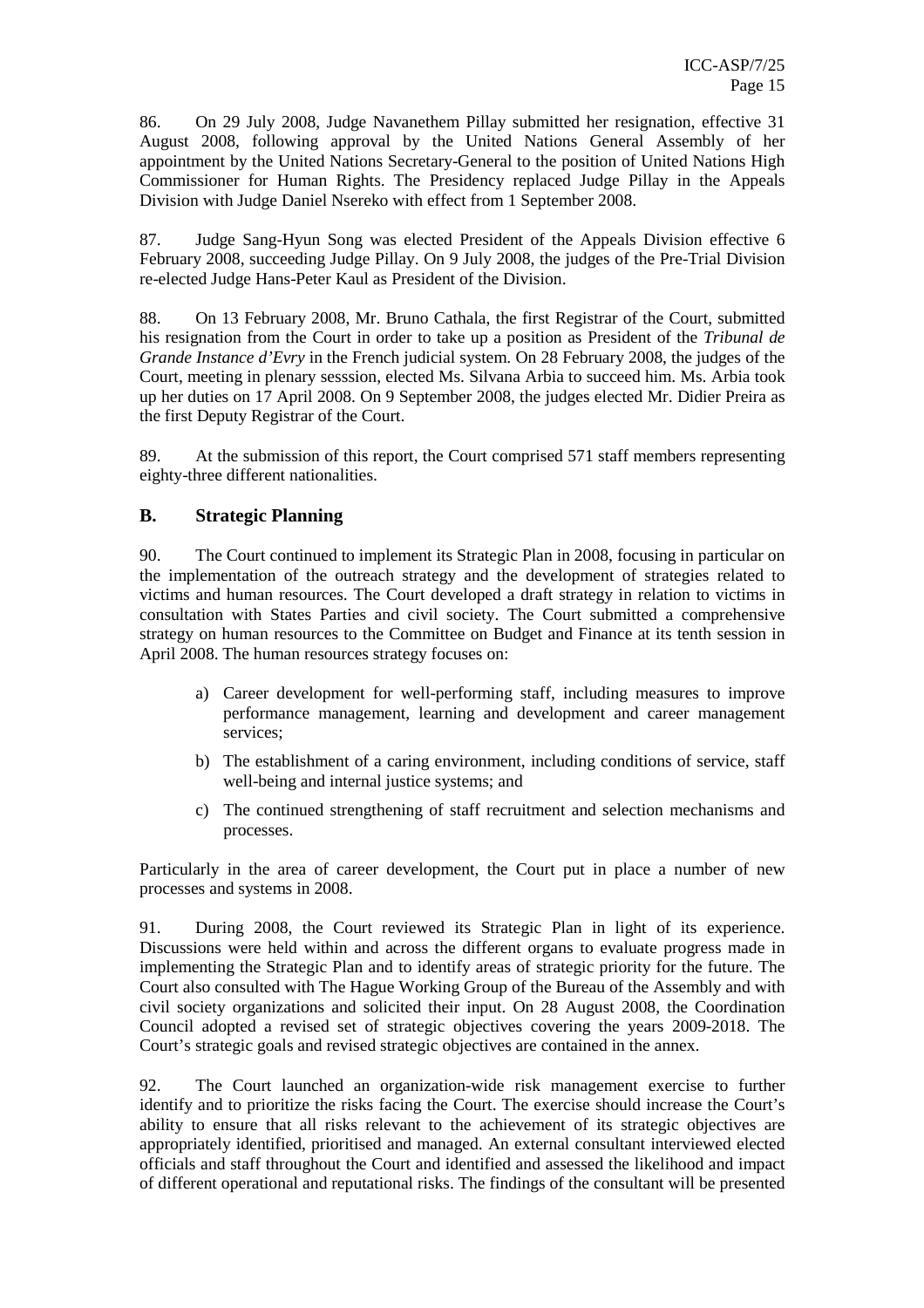ICC-ASP/7/25 Page 16

to and discussed with the Court's senior management before the seventh session of the Assembly. After validation of the assessment of the risks by the Court, the Court will move to the second phase of reviewing existing strategies and developing new strategies to manage the risks.

#### **C. Support to proceedings**

93. The Court took measures both to ensure the efficient support to specific judicial proceedings and to more generally facilitate the conduct of fair and expeditious proceedings.

94. In relation to specific proceedings, the Court undertook substantial preparations for the anticipated trial of Mr. Lubanga. In particular, the Court intensified and finalized its preparations for daily trial proceedings, sustained outreach during the trial and the appearance of witnesses in court. The Court also conducted a feasibility study on the possibility of proceedings taking place outside the seat of the Court in the event of a decision of the judges under Rule 100 of the Rules of Procedure and Evidence. While the trial did not commence as anticipated, such preparations have provided valuable lessons for future trials.

95. More generally, the Court took measures to provide general support to defence counsel and to the legal representatives of victims. To date, 254 persons from 49 States have been inscribed on the list of counsel to appear before the Court. In 2008, the Court held a seminar for counsel that was attended by over 200 persons, as well as a three-day training course for counsel. In addition, the Office of Public Counsel for the defence developed a practice manual for counsel and a guide for suspects.

#### **D. Field operations**

96. The Court continued to adapt its field presences in light of its experience. Field offices in or near the situations under investigation provide bases for the Court's field operations and serve as its public faces in the field. The Court moved its field office in Abeche, Chad to meet operational requirements and to cater for increased activity, in particular the addition of staff to support outreach activities. The Field Office in Bangui, Central African Republic, which opened in October 2007, was further consolidated. The Court carried out feasibility studies for possible forward field office locations to support more outreach missions and increased activities of the Trust Fund for Victims.

97. Security continued to remain a serious concern in the different situations. An outbreak of violence in N'Djamena, Chad in early February 2008 resulted in the ransacking of the Court's field office there. The Court continued to regularly assess the security circumstances in each situation, ensuring that all field office locations comply with recommended field security standards (MOSS and MORSS). The Court also implemented a paramedical support service contract to provide emergency assistance to staff in the field.

#### **E. Cooperation with the Special Court for Sierra Leone**

98. In accordance with the Memorandum of Understanding between the Court and the Special Court for Sierra Leone, the Special Court continued to conduct the trial of Charles Taylor at the seat of the Court. Cooperation between the two institutions has been exemplary. Through an exchange of letters in September 2008, the Court and the Special Court agreed to extend the MoU until November 2010 so as to enable the Special Court to conclude the trial and appeals proceedings.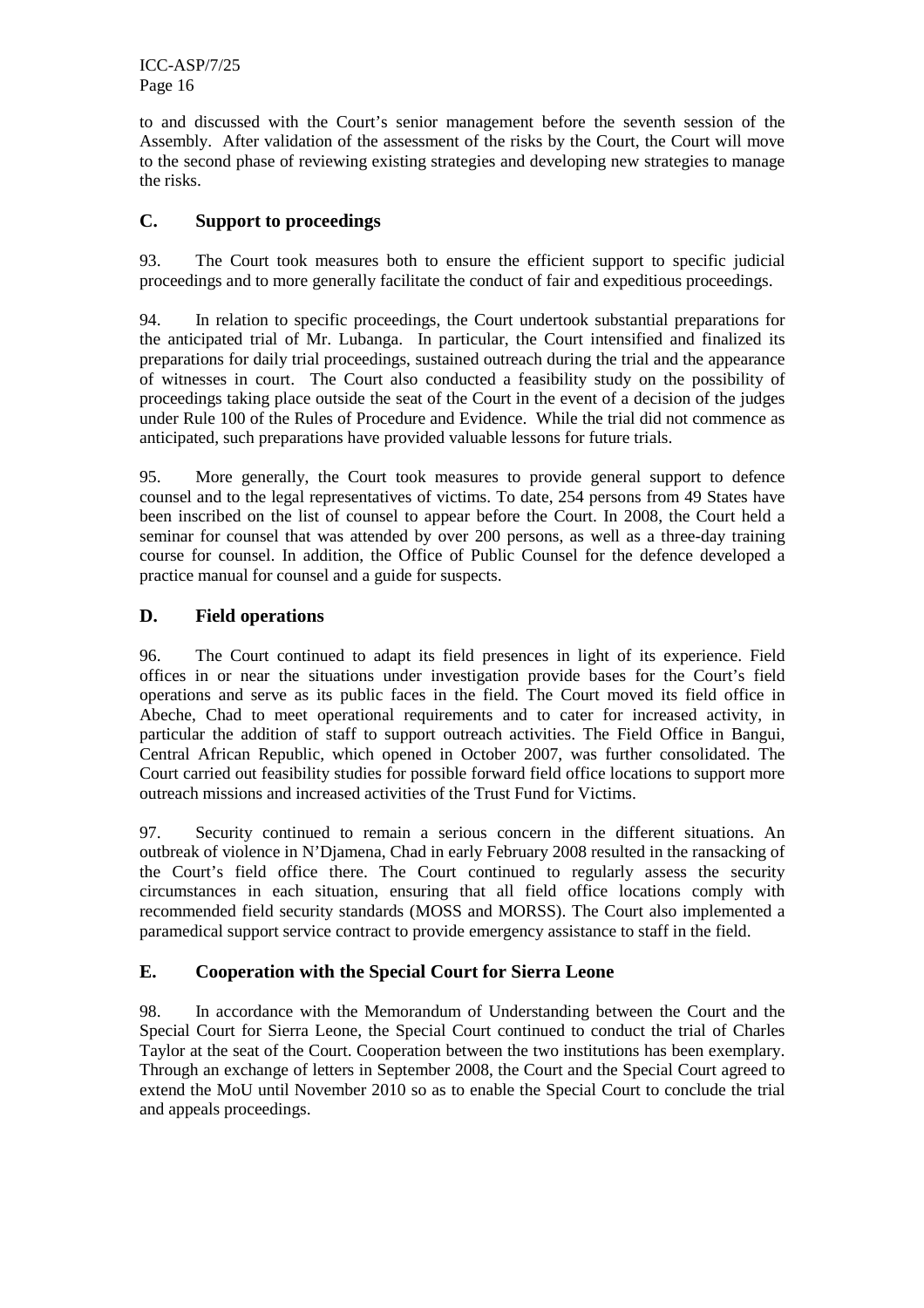#### **VII. Conclusion**

99. On 17 July 2008, the Court and the States Parties celebrated the tenth anniversary of the adoption of the Rome Statute. Considerable progress has been achieved since that time in building up the Court and in carrying out investigations, prosecutions and judicial activities. The Court has continued to live up to its mandate as a purely judicial institution, acting in full accordance with the Rome Statute. At the same time, the past year has once again confirmed the necessity of States Parties and others fulfilling their obligations to cooperate with the Court. In particular, support continues to be needed in arresting and surrendering persons, in protecting witnesses and in ensuring global respect for the judicial mandate of the Court in accordance with the international rule of law.

100. Throughout the reporting period, the Court continued to work on improving the effectiveness and efficiency of all of its activities. The first judicial proceedings, in particular, those before the Appeals Chamber, shed light on the meaning of heretofore unclear provisions of the Rome Statute and provided guidance to parties and participants on procedures before the Court. Through revising its strategic objectives and initiating a risk-management exercise, the Court took steps to further consolidate and rationalize its administration. The actions taken by the Court in these areas form a basis for future improvements in the coming year and beyond, as the Court continues to strive towards ensuring the most efficient and expeditious fair proceedings and administration.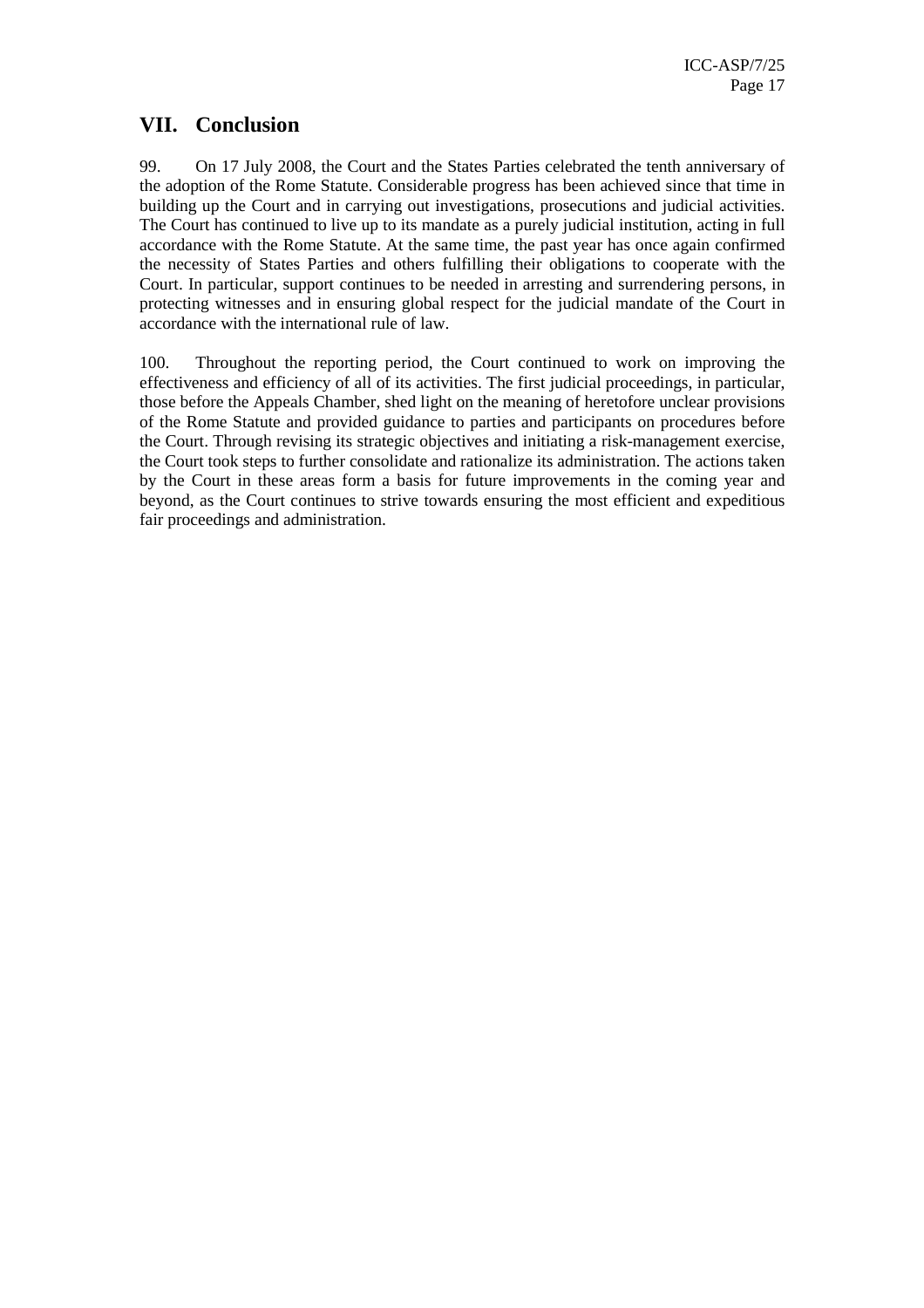# Annex<br> **ICC-ASP/7/25 Revised strategic goals and objectives of the International Criminal Court 2009 - 2018**

|                                                 | <b>GOAL 1: A MODEL OF INTERNATIONAL</b><br><b>CRIMINAL JUSTICE</b><br>Conduct fair, effective and expeditious public<br>proceedings in accordance with the Rome Statute<br>and high legal standards, ensuring full exercise of<br>the rights of all participants.                                 | <b>GOAL 2: A WELL-RECOGNIZED AND</b><br><b>ADEQUATELY SUPPORTED INSTITUTION</b><br>Further enhance awareness of, effect a<br>correct understanding of and increase<br>support for the Court. | <b>GOAL 3: A MODEL OF PUBLIC ADMINISTRATION</b><br>Excel in achieving desired results with minimal<br>resources through streamlined structures and<br>processes while maintaining flexibility,<br>guaranteeing accountability and drawing upon<br>sufficient qualified and motivated staff within a<br>caring environment and a non-bureaucratic culture. |
|-------------------------------------------------|---------------------------------------------------------------------------------------------------------------------------------------------------------------------------------------------------------------------------------------------------------------------------------------------------|----------------------------------------------------------------------------------------------------------------------------------------------------------------------------------------------|-----------------------------------------------------------------------------------------------------------------------------------------------------------------------------------------------------------------------------------------------------------------------------------------------------------------------------------------------------------|
| <b>2011</b><br><b>2009</b><br><b>Objectives</b> | 1. Conduct 4 to 5 new investigations into cases,<br>within existing or new situations, and at least 4<br>trials, subject to external cooperation received.                                                                                                                                        | 4. Further cultivate a level of awareness<br>and understanding of the Court<br>appropriate to the stage of the Court's<br>activities in affected communities.                                | 8. Become a non-bureaucratic administration<br>focused on results rather than processes, relying on<br>rules where necessary to guarantee rights or<br>minimize risks.                                                                                                                                                                                    |
|                                                 | 2. Maintain and further develop the system to<br>address all security risks, striving for maximum<br>security of all participants and staff consistent<br>with the Rome Statute.                                                                                                                  | 5. Develop mechanisms to provide for all<br>necessary cooperation, in particular the<br>arrest and surrender of persons, witness<br>protection and the enforcement of<br>sentences.          | 9. Submit sound, accurate and transparent budget<br>proposals necessitating only minor adjustments to<br>the proposed amount and distribution of resources<br>by the Assembly of States Parties.                                                                                                                                                          |
|                                                 | 3. Develop policies for implementing the quality<br>standards specified in the Statute and the Rules of<br>Procedure and Evidence with respect to all<br>participants in proceedings and persons otherwise<br>affected by the Court's activities, in a manner that<br>is respectful of diversity. | 6. Constantly increase support for the<br>Court through enhancing communication<br>and mutual understanding with<br>stakeholders, stressing the Court's role<br>and its independence.        | 10. Attract, care for, and offer career development<br>and advancement opportunities to a diverse staff of<br>the highest quality.                                                                                                                                                                                                                        |